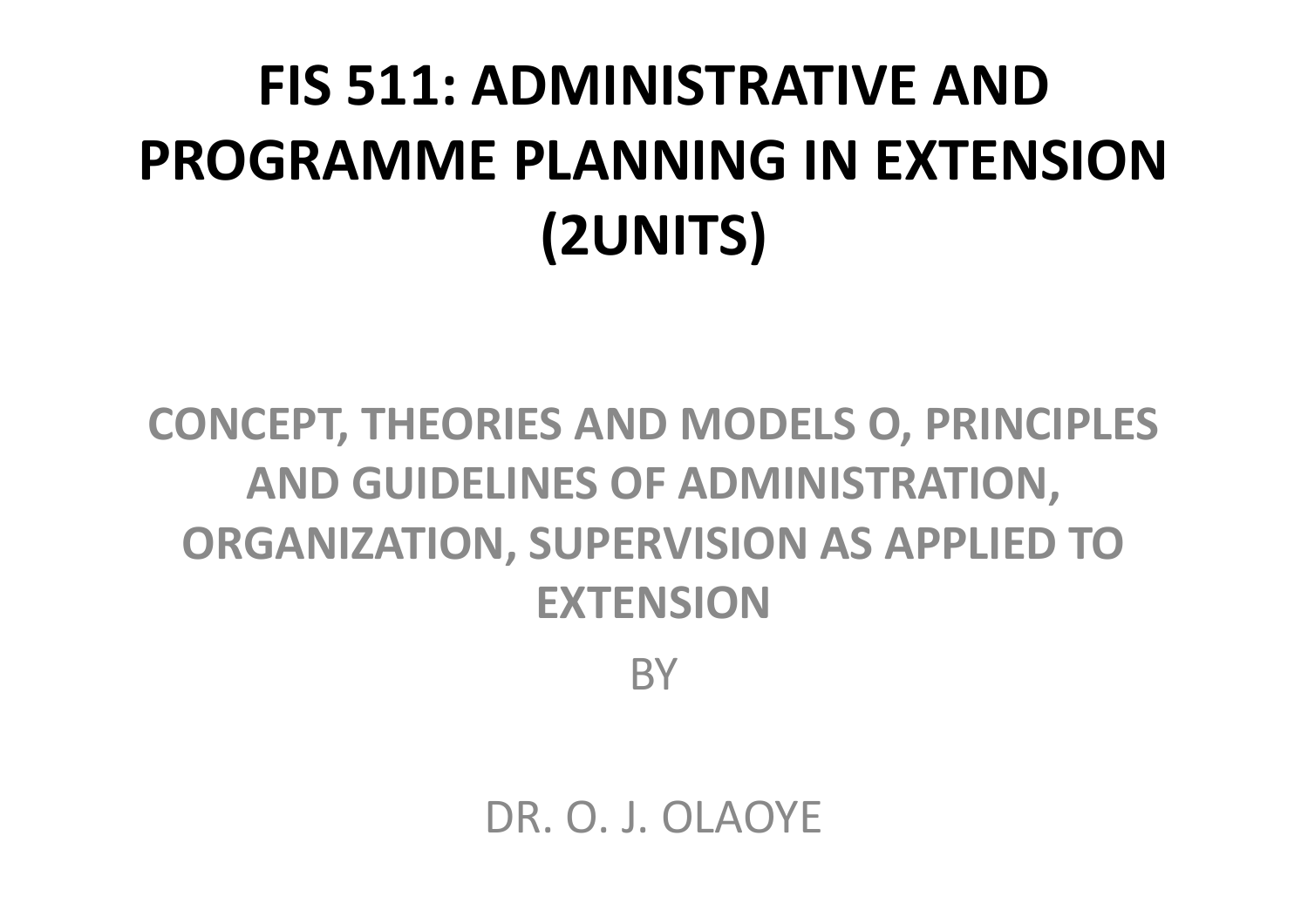# **THEORY**

- Theory is an explicit and objective statement which either by summary or speculation suggests that <sup>a</sup> relation exist between data or knowledge.
- It can also be defined as <sup>a</sup> relationship between facts andordering of that fact in <sup>a</sup> meaningful way.
- <sup>A</sup> theory is <sup>a</sup> scientifically accepted general principle or body of principles offered to explain phenomena.
- <sup>A</sup> theory is also <sup>a</sup> statement of logical relationship between facts.
- It is <sup>a</sup> set of inter connected concepts and proportions, presenting <sup>a</sup> systematic view of phenomena.
- Theories explain realities and provide <sup>a</sup> frame work (basis) for research and prediction.
- Theory can be viewed as <sup>a</sup> belief or as <sup>a</sup> speculation or abstract thought or principle.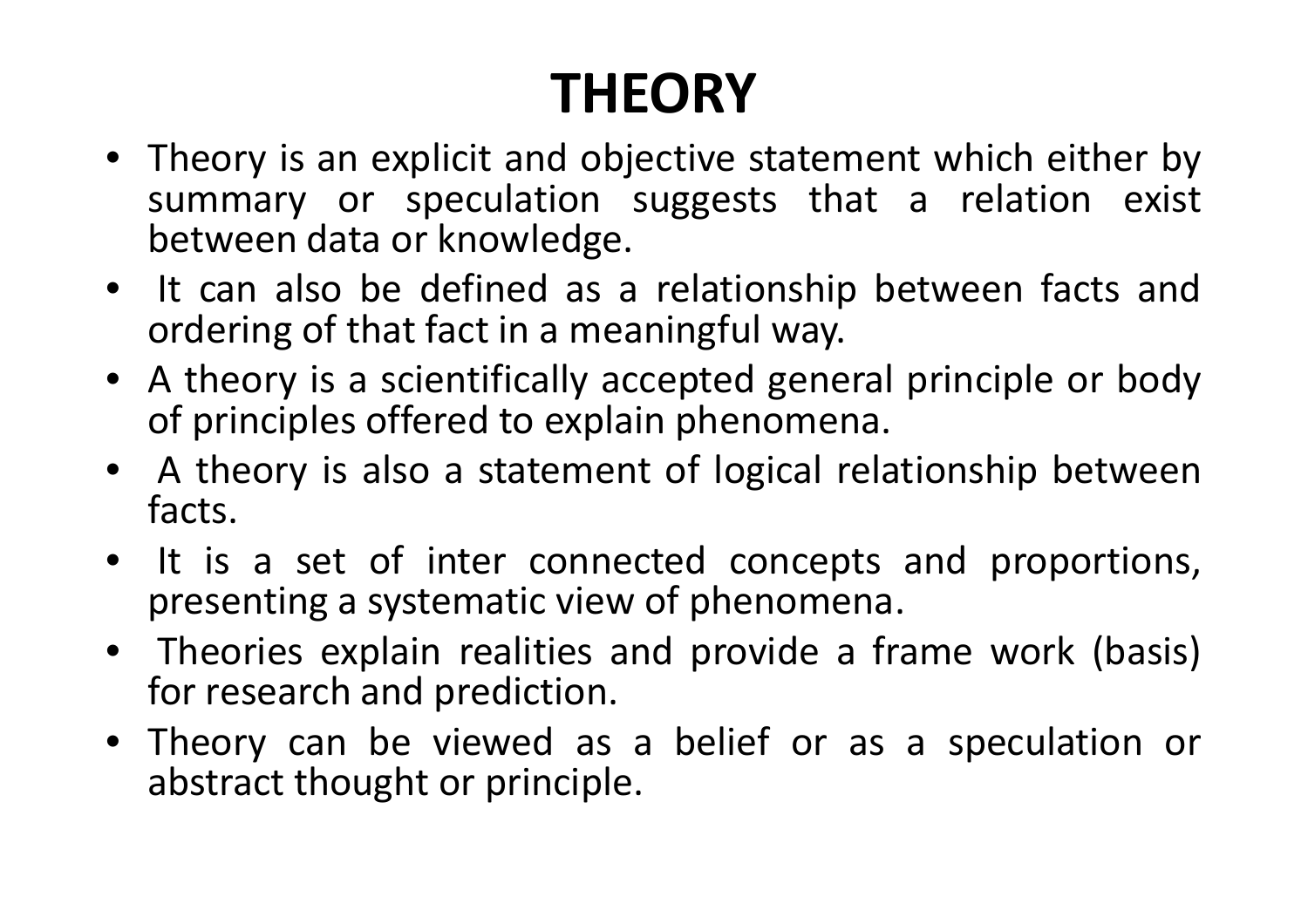# A **MODEL**

- <sup>A</sup> model is an image, shape, <sup>a</sup> copy or <sup>a</sup> pattern of something to <sup>b</sup>e made. An example for imitation or emulation. <sup>A</sup> model can also be seen as an ideal.
- <sup>A</sup> model can also be defined as <sup>a</sup> description or analogy needs <sup>t</sup> ohelp visualize something that cannot be directly observed.<br>Therefore we delegate the single singlified description is Therefore, models are consciously simplified description in <sup>a</sup> graphically of <sup>a</sup> reality.
- A model seeks to show the main elements of any structure or<br>process and the main elements of any structure or process and the process and the main elements of any structure or process and the<br>relationalism hatureaus these alomantes Madele manufactureture relationships between these elements. Models may be structural or functional.
- The structural nature of <sup>a</sup> model can be viewed in the example <sup>o</sup>fa diagram of the component of a radio set or an architectural<br>design that is in the form of a immature huilding design that is in the form of a immature building.<br>Eurationally, encoling as model, sen, he in a
- Functionally, speaking, <sup>a</sup> model can be in the form of the description of systems or processes in terms of energy, forces and their direction, the relations between parts and the influence of one part on another.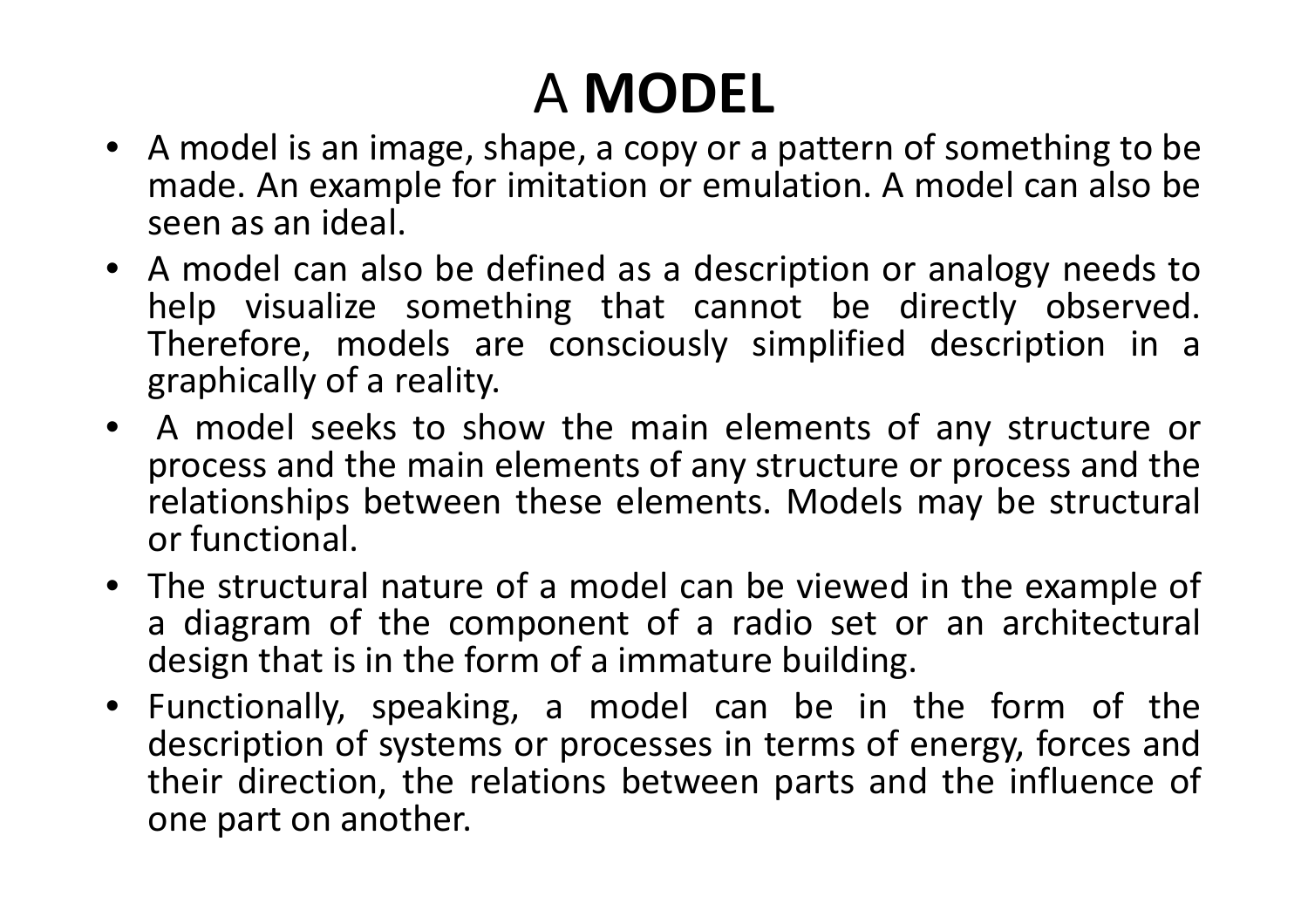In extension administration, theories serve as principally as:

- <sup>A</sup> basis for research
- <sup>A</sup> guide to application of good knowledge •
- •<sup>A</sup> guide to administrable and organizational activities
- •<sup>A</sup> guide basis for decision making operation
- It helps to understand, predict, adjust administrative behavior  $\bullet$ more objectivity and systematically.
- In reality, it would appear that no single theory can achieve all these theories functions. Therefore, in administration set of theories has been developed. Each theory supplement the others. For proper understanding of theory, there are so many theories by which people behave in an organization but the following theories will be considered in the course.
- Functional theory
- •Decision making theory
- •Human relations theory
- $\bullet$ Social process theory
- XYZ theory
- $\bullet$ Fusion theory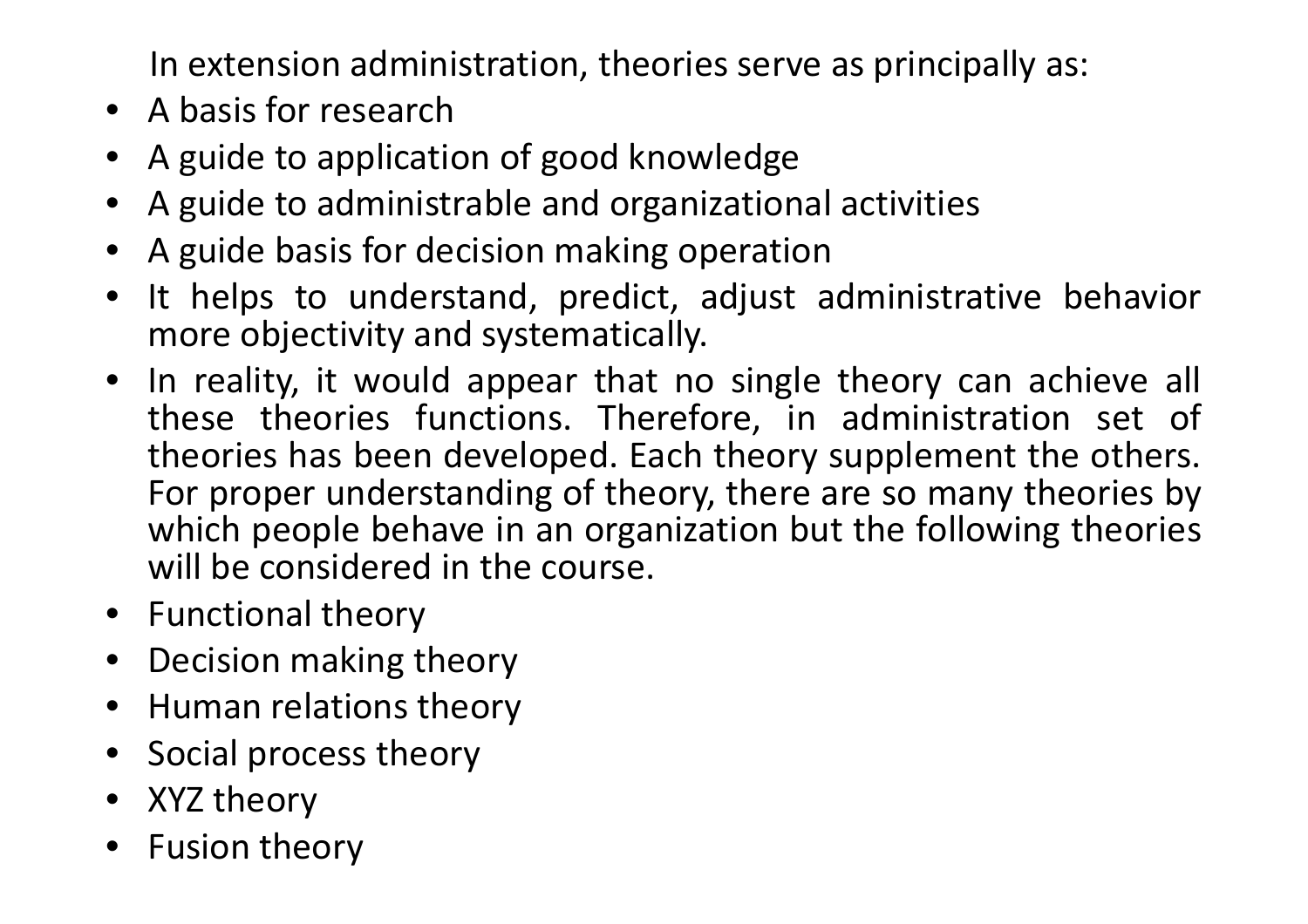#### **FUNCTIONAL THEORY**

- This theory is also called Administrative process theory or transitional theory.
- $\bullet$  It explains administrative behavior in terms of administrative process and formal functions in which administration operates.
- This theory has been credited to Fredick Taylor. This man carriedfunctional foremanship and by his own interpretation, he came up with theoretical framework which includes the following:
- 1. Planning (2) Organizing (3) Staffing (4) Directing (5) Coordinating (6) Budgeting
- •• Collectively, the basis assumption of functional theories has division of labour as the basis of that theory.
- $\bullet$ The assumption means that functionalism tends to consistency<br>and proficiency and anart from this some hasic concent emanated and proficiency and apart from this some basic concept emanated<br>from functional theory and they include: from functional theory and they include:<br>Division of labour
- Division of labour
- Specialization
- Staff line and staff relationship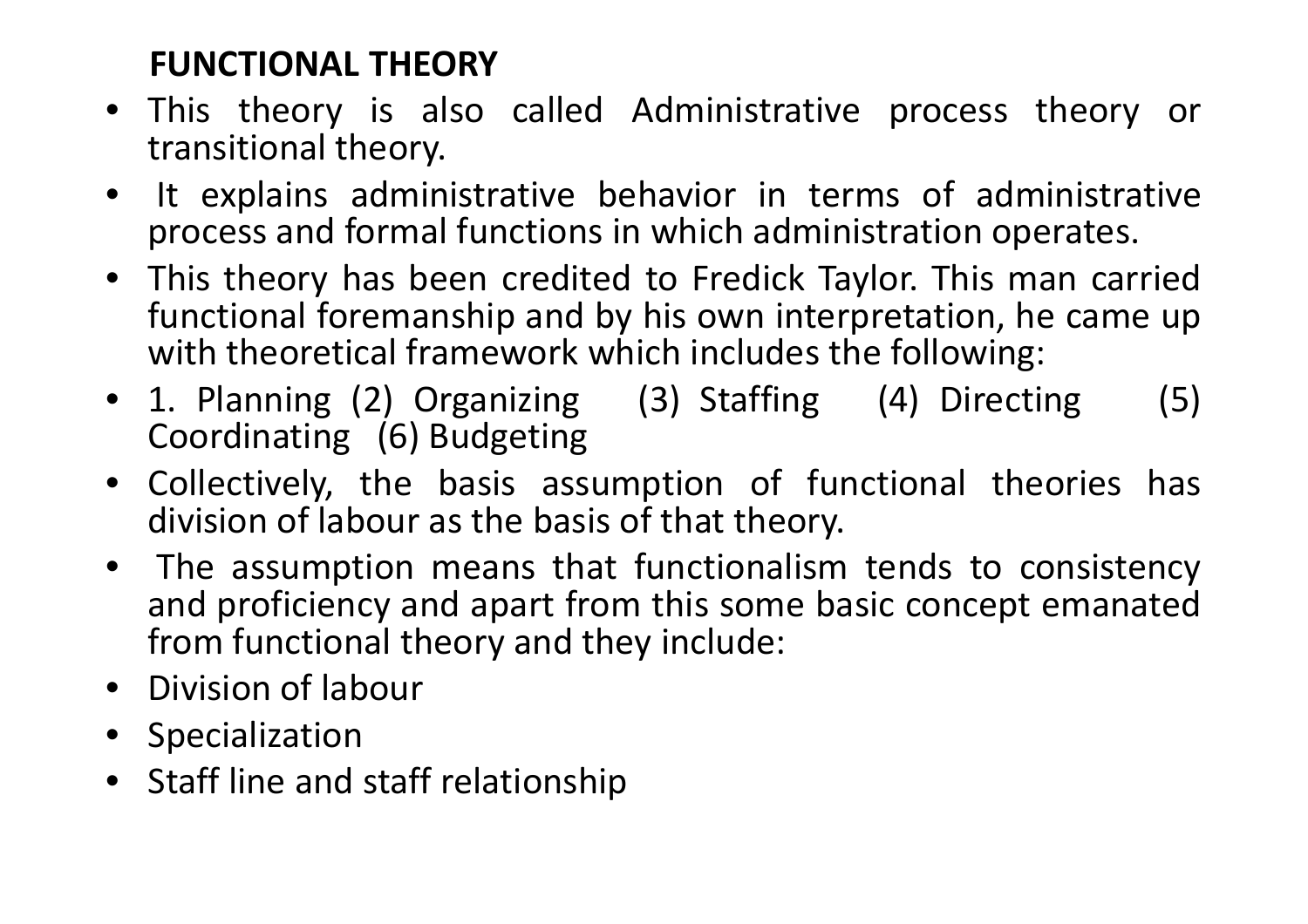### The **main principle** used to justify the value of functional theory is divided into the following:

- Specialization leads to efficiency
- Appropriate organizational theory
- Span of control (number of people, the supervisor can control)
- Delegation of responsibility and backed it with authority
- Job evaluation by supervision
- Functionalist suggests that on the basis of above principles one can predict administrators behavior.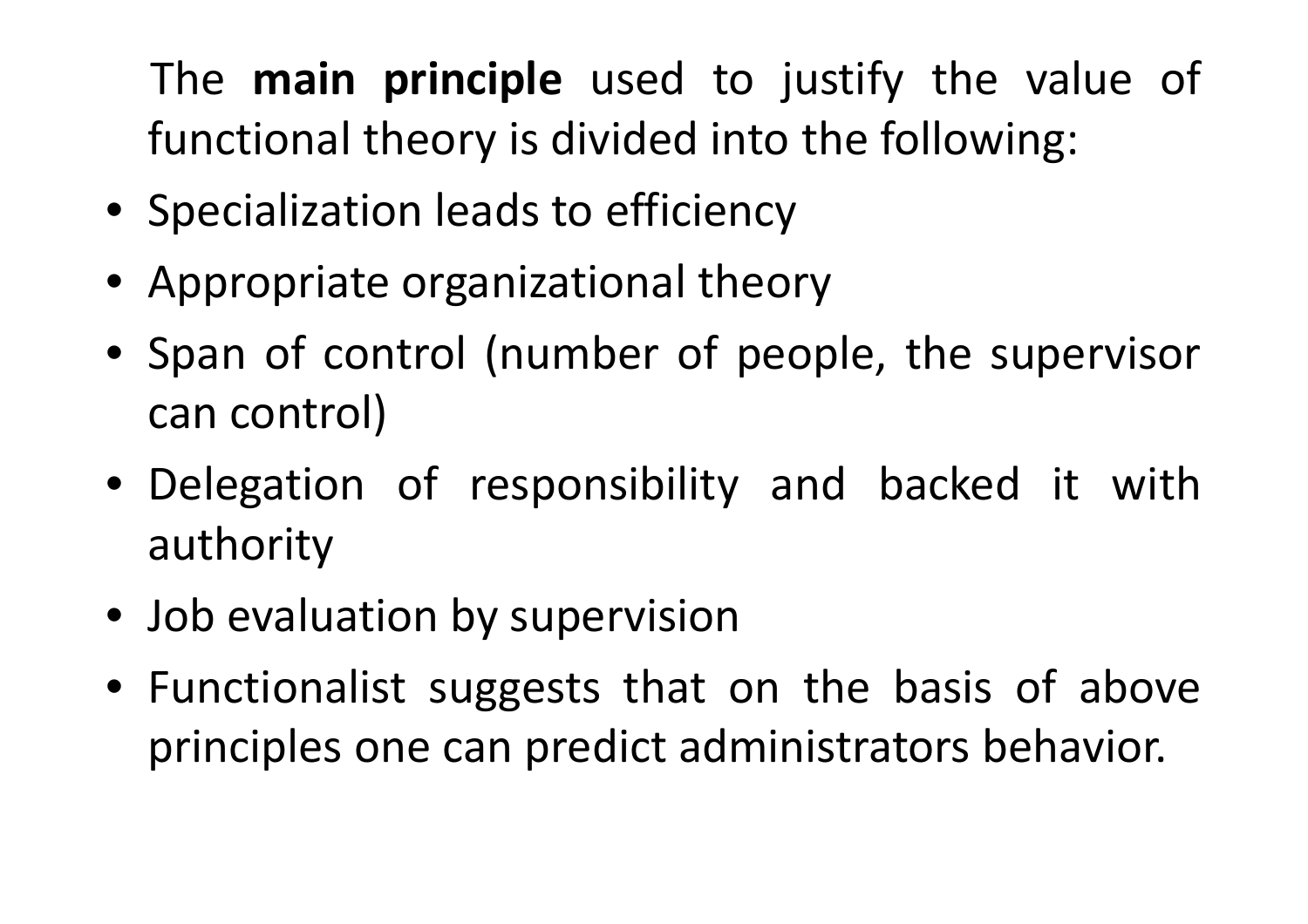# **DECISION MAKING THEORY**

- The theorists are: Herbert Simeons, Griffiths, Bernard
- Their suggestion in administrative theory showed the •organizational principles that ensure good decision making process leads to sound knowledge of administrative behavior.
- Decision making theory is based on the complex of humanassociation and events and it is a principle of chain of command, reaction and it established the process of identification of the best course of action from set of objectives i.e it shows that there are<br>several alternatives than you weigh and select the hest several alternatives than you weigh and select the best alternatives.
- • It means not only the art of deciding itself but also of such arts that are necessary to put the decision into operation.
- • It is not always necessary to look at the final step before <sup>a</sup> decisionis taking but all the steps that lead to it are also important.
- <sup>A</sup> good administrator should have decision making point relating to the objective of the organization and should not make decisionfor others but guide them into it.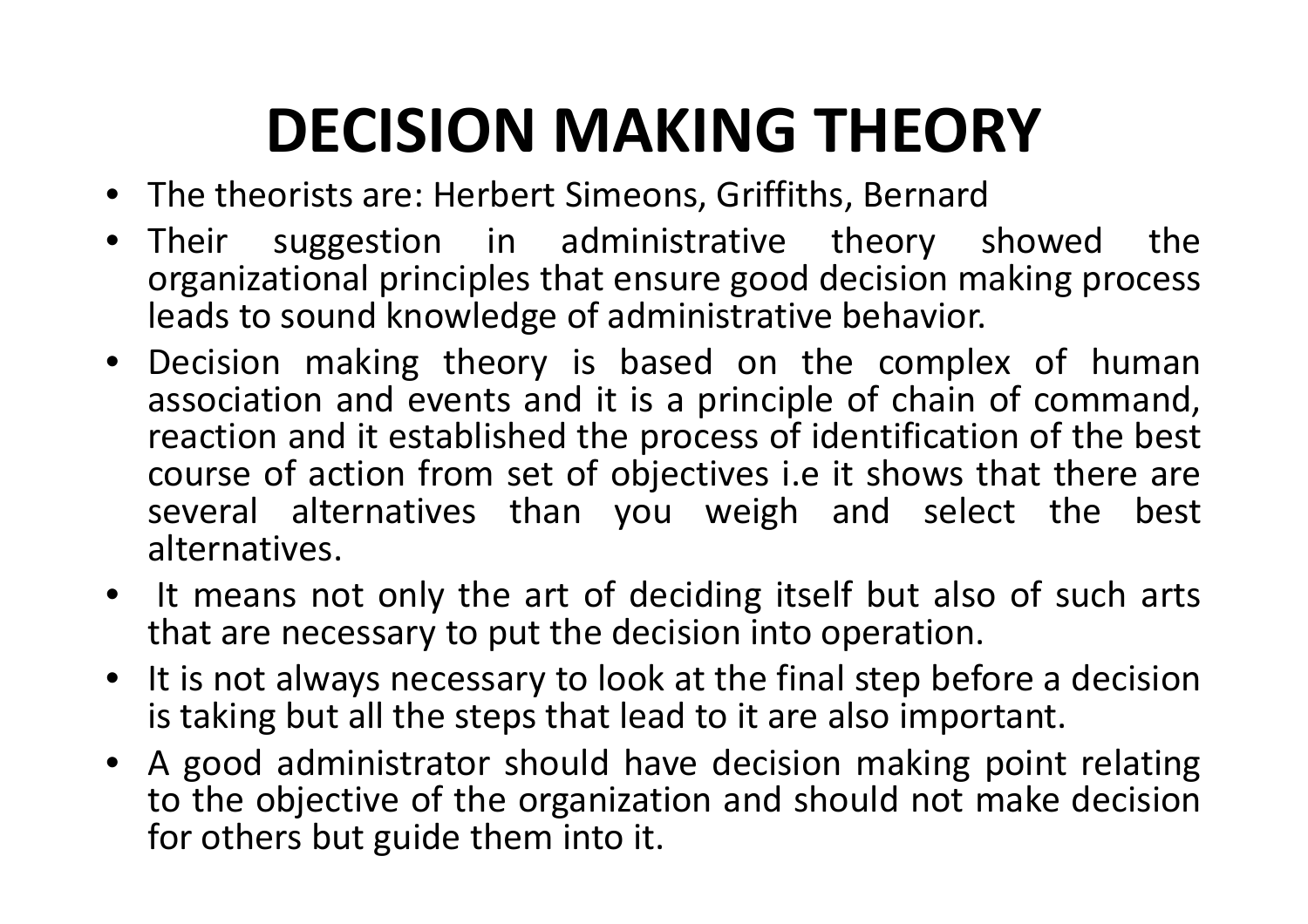#### **CONDITIONS IN DECISION MAKING**

- **•** There must be a decision making environment  $\bullet$
- $\bullet$ There must be <sup>a</sup> decision maker
- $\bullet$ Goals or objectives or ends to be observed must be identified
- The relevant alternatives or set of action from which a choice will have to be •marked
- There must be a situation by which an ordinary of alternatives in meaningful ways •or some arrangement
- $\bullet$ Select one form on the alternatives
- $\bullet$ The choice itself
- $\bullet$ Decision maker must be ready to accept responsibility for the decision he has taken
- $\bullet$  In general, decision making process can be called **Problem solving process** in that the problems are broken into the simplest form so as to select the most appropriate alternative/solution.
- $\bullet$  Decision making theory is always operated either **open or close system.** If it is **open system,** it involves participation and input of several people in the organization andtheir opinions are considered with reasons.
- $\bullet$  Open system encourages interaction and are more democratic in nature while **close system** involves what to do, how to do it and not why you do it. It is usually autocratic.
- $\bullet$  The administration that operates on the decision making theory should concernhim with decisions that are coherent, committed and conducive for the efficiency of the organization for which you work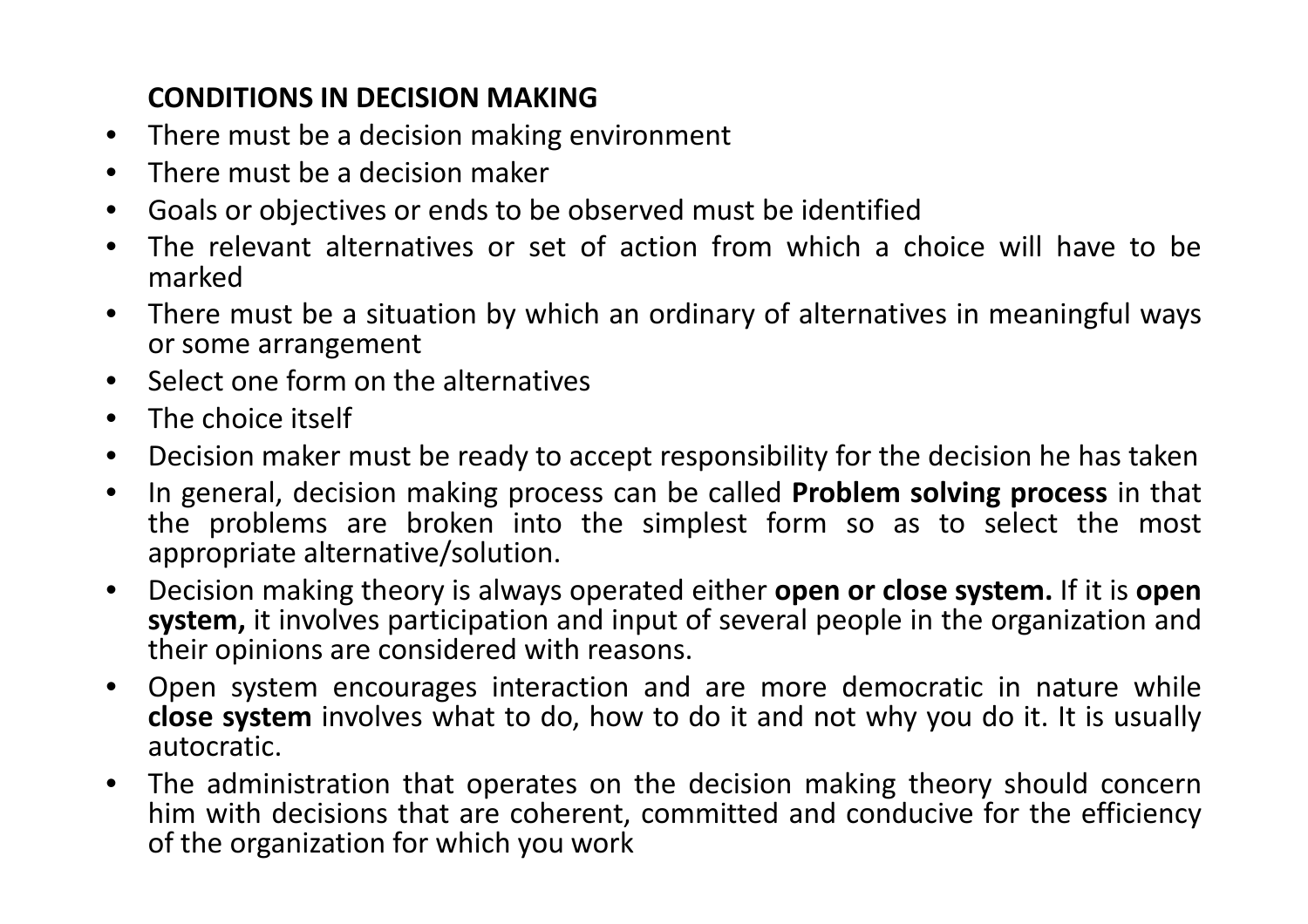#### **STEPS IN DECISION MAKING**

There are several steps of decision making which can be of help to decision maker

- The first step in decision making is to recognize, identity anddefine the problem,
- Analyze the problem,
- Establish criteria or standard by which solution will be evaluated or judged as acceptable and adequate to the needs
- Collect relevant data free from bias,
- Formulate and select the preferred solution or possible alternative,
- •Be objective in the selection of alternative solution,
- $\bullet$  Decision making: This is the stage where you choose the best alternative from the alternatives. Decision may not always be<br>rational but once in a while an administrator may be forced to rational but once in <sup>a</sup> while an administrator may be forced totake <sup>a</sup> **rational decision**.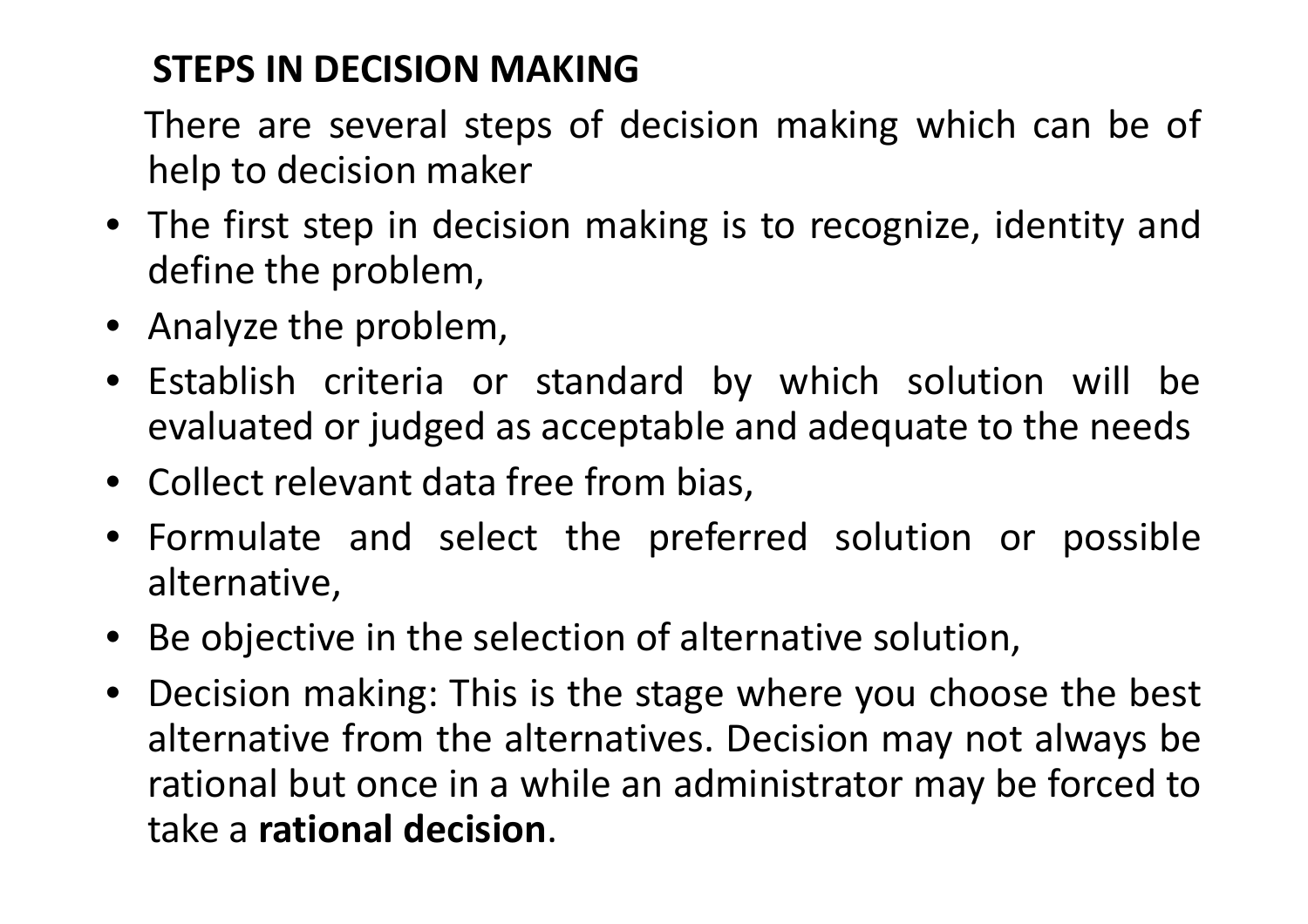# **PHASES IN DECISION MAKING THEORY**

- Diagnose the problem properly- What is the<br> problem? However, <sup>a</sup> good diagnosis usually specify desired result
- Considering the good alternatives
- Project consequence of various alternatives
- Making the choice: The marginal value mainly measured how important the final choice among<br> equal alternatives to the organization. The closer the decision maker to the subordinate the quicker the decision can be made.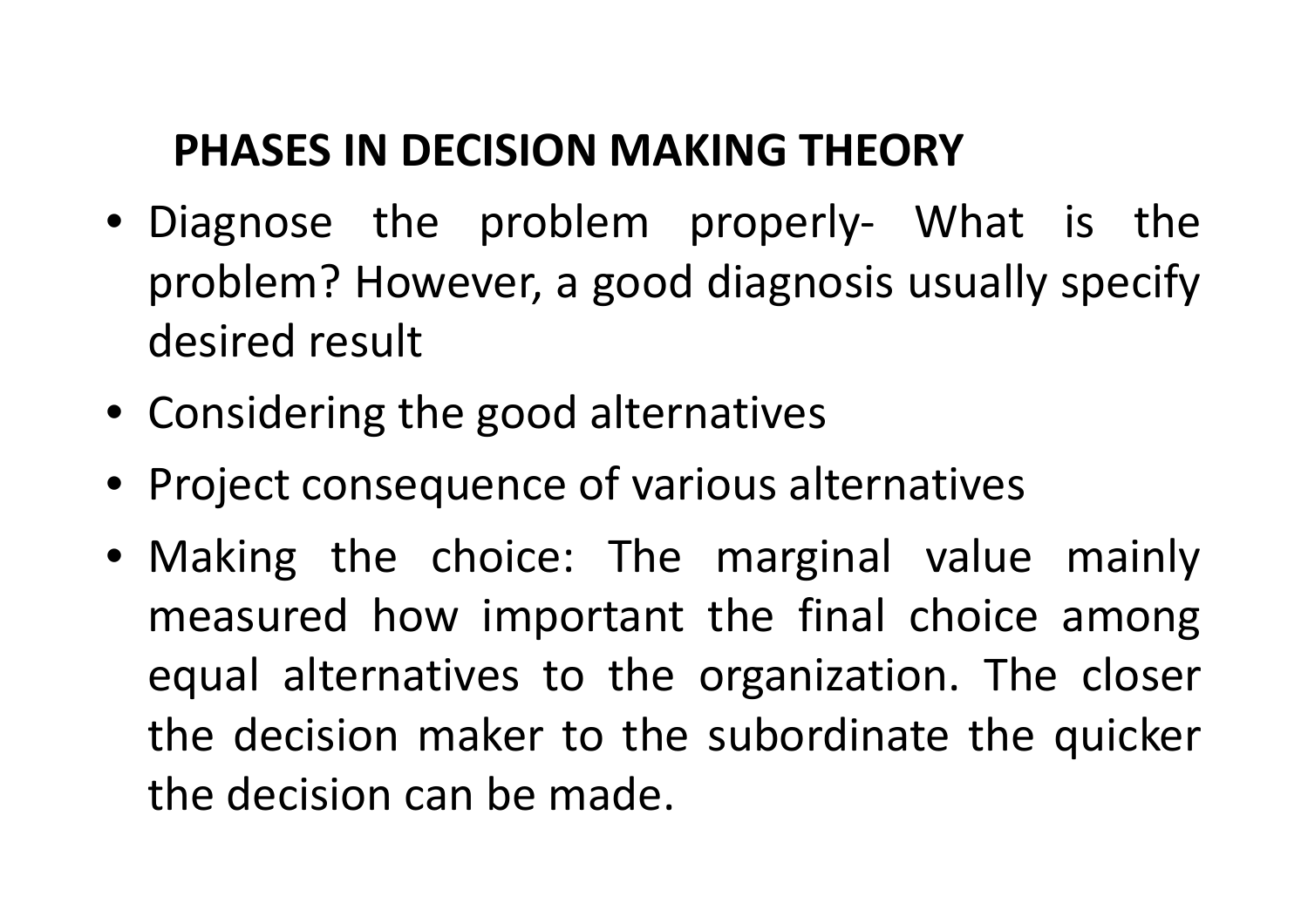# **CONSTRAINTS TO DECISION MAKING**

- The political culture and specific altitude which the citizen holds towards public programme or government employee
- Demand for resources and support from individual, pressure group and even clientele group
- Social background i.e the skill, knowledge, capability and carefulness of the administrator
- Organizational structure- The procedure as well as the precedent of the administrative unit could make it difficult for an administrator to make <sup>a</sup> decision.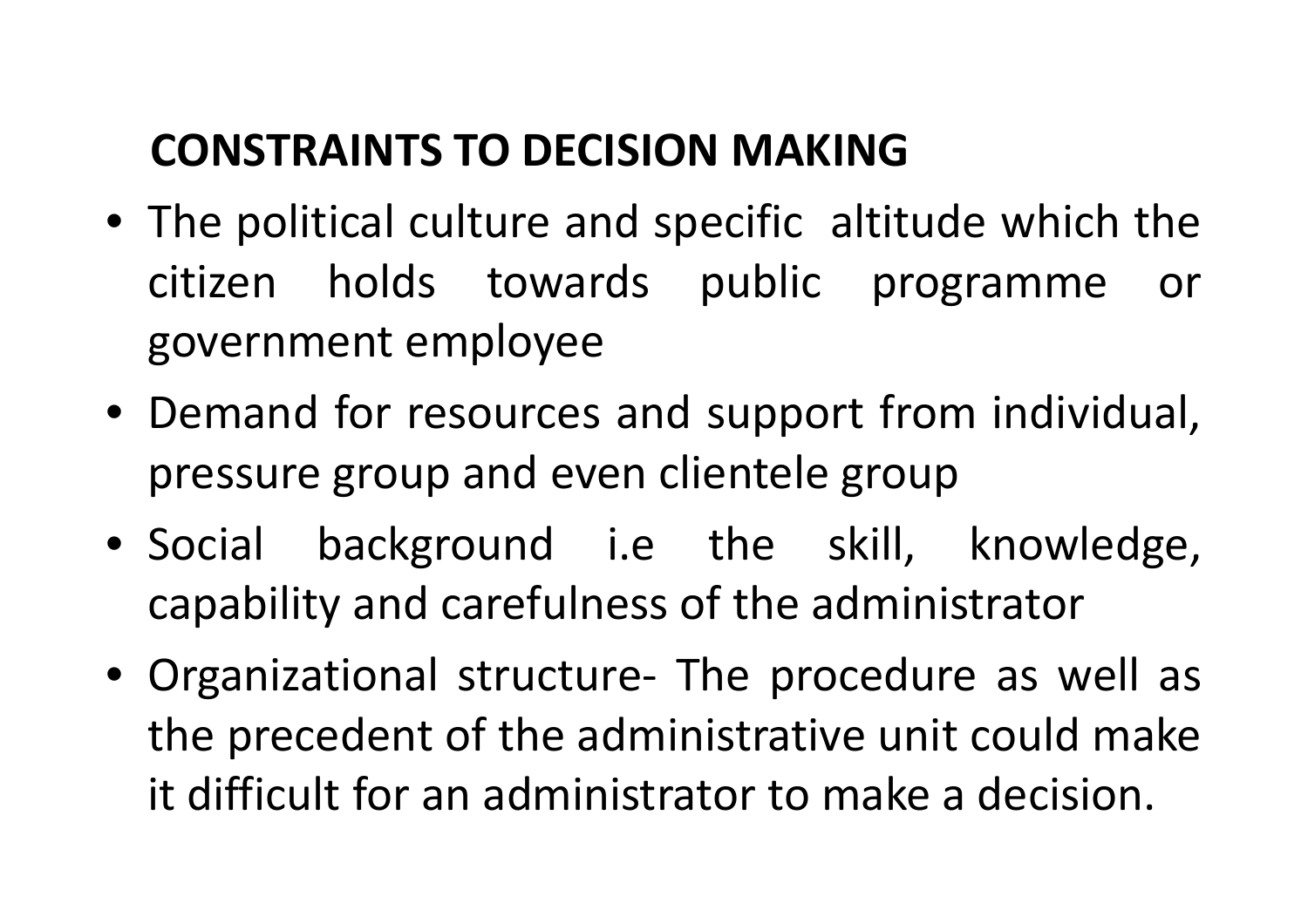# ASSIGNMENTS

- Discuss the implication of decision making to Fisheries extension in your country.
- What is the significance of the two-factor theory (Health & Motivator) in the administration of extension?
- What is motivator and hygiene according to Herzberg?
- Explain the implication of Human Relation Theory in Fisheries Extension in Nigeria.
- Discuss the relevance of fisheries management to the national economy.
- Discuss the main functions of administration of fisheries extension services.
- Outlines the problems in administering fisheries extension services in Nigeria.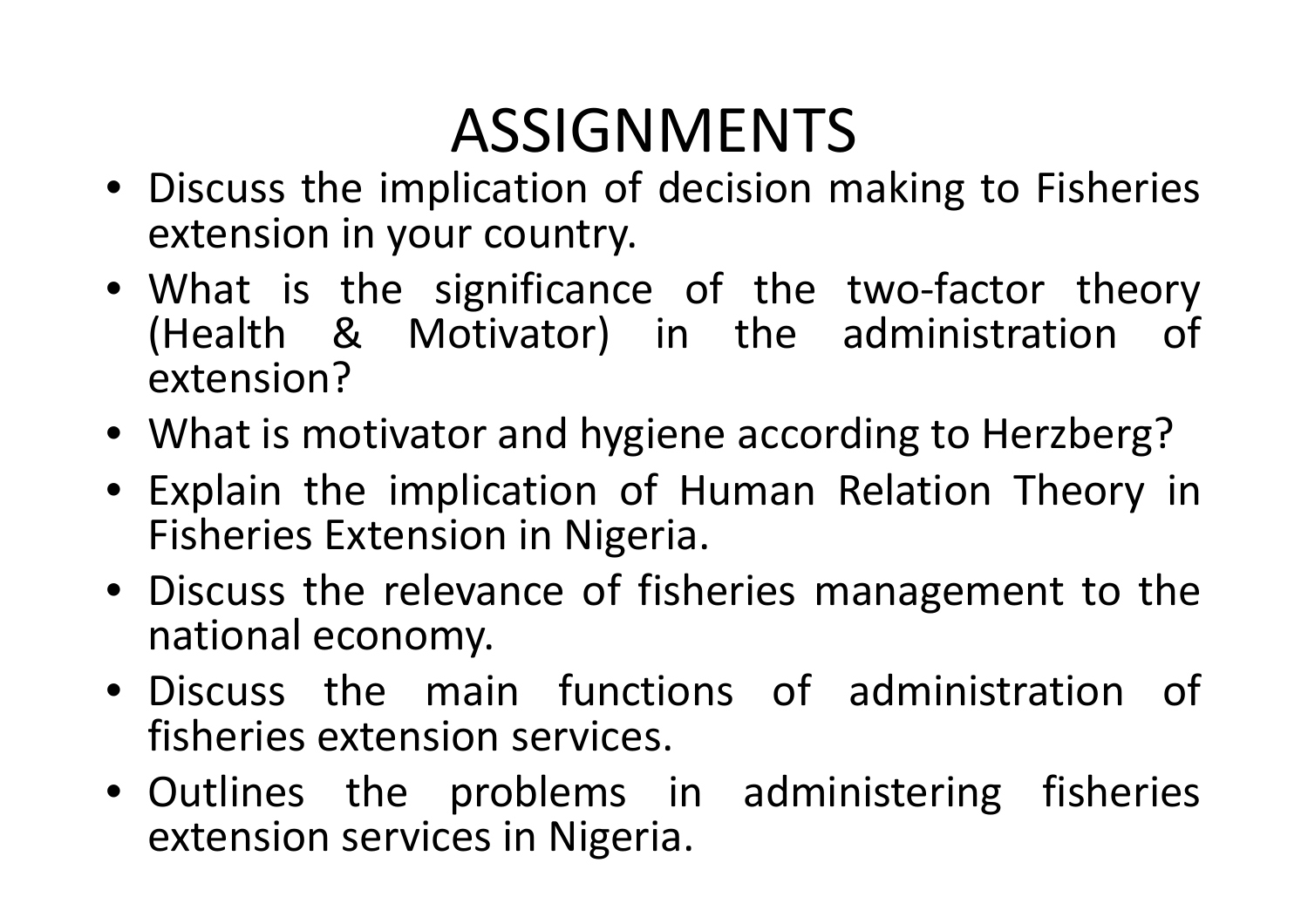## **HUMAN RELATIONS THEORY (HRT)**

- $\bullet$  HRT was propounded by the following: Chester Bernnard, Elton Mayon, Kurt Lewin andJohn Dewey
- $\bullet$  Human relations suggest the interaction of people in terms of Endeavour, the integration of people into work situation which motivate them cooperatively andsatisfactorily.
- $\bullet$  This theory emphasizes on workers rather than on organizational structure. In other words, the theory stresses informal structure, the emotional and non-rational motivation that operates in an organization. Such factors as communication, participation and leadership.
- $\bullet$ The theory stresses on people and their relationship on work place.
- • The approach emphasizes on the need to take full consideration of people in designing the organizational structure.
- $\bullet$  It focuses more on the behaviour of individual in the organization and because of this the theorists attempted to prescribe the condition under which people are more likely to cooperate in attaining the objective of the organization.
- $\bullet$  This theory argues that instead of offering cash incentives to workers the more appropriate method is to access the workers need and satisfied them.
- $\bullet$ The theory also assumes that increase job satisfaction will lead to higher productivity.
- $\bullet$  Apart from wages and satisfaction to workers they also classified <sup>a</sup> package of effective human relation called **hygienic factors and motivator factors.**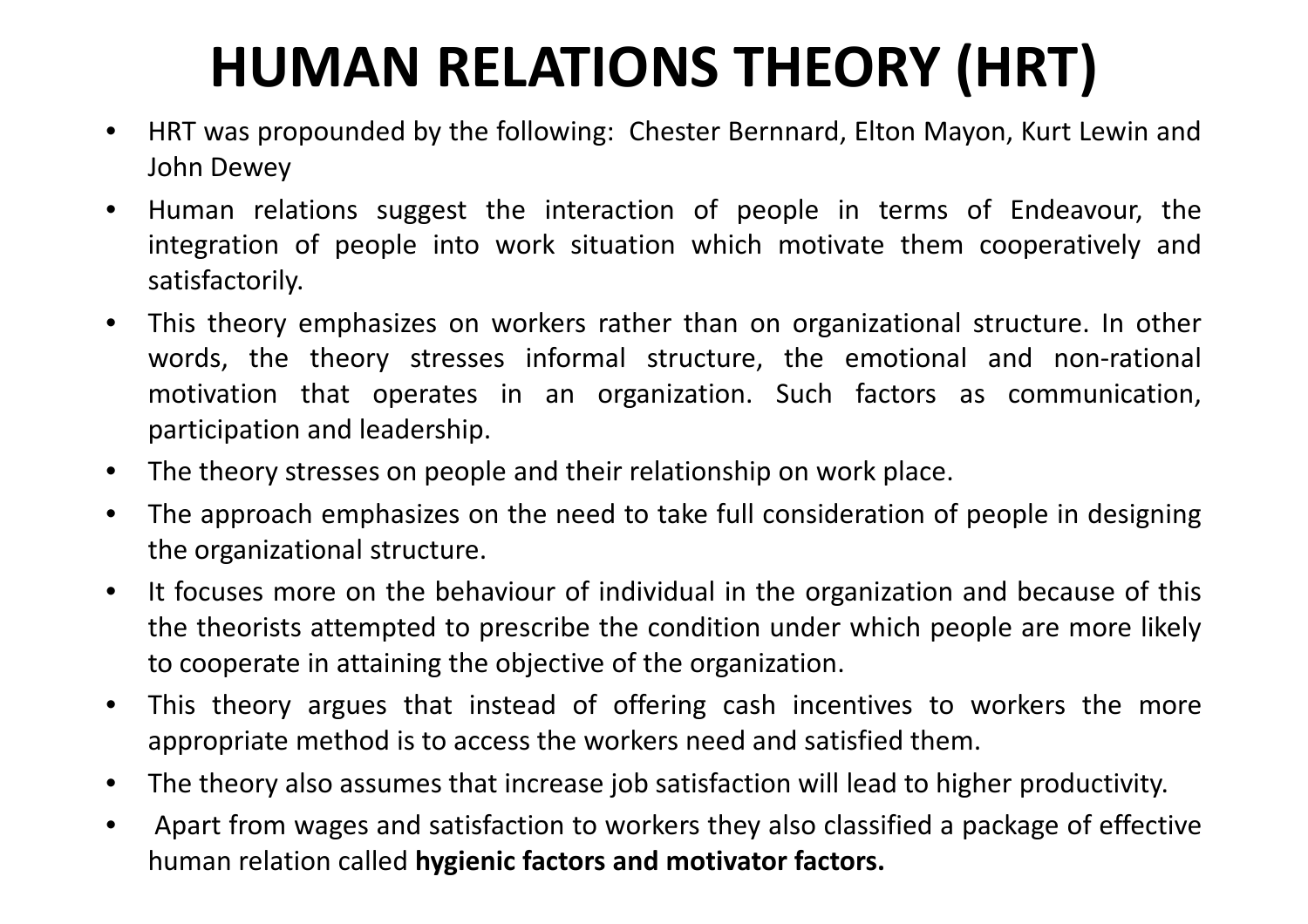**HYGIENIC FACTORS**- prevent loses of efficiency or morale although they cannot motivate themselves but they can forestall any serious dissatisfaction or drop in productivity andallow motivator to operate.

- $\bullet$  However, the important point about hygiene factor is that they do nothing to elevate individual desire to do his job well.
- • The hygienic factors can also be known as **"intrinsic"** factors like job situation, jobenrichment and job satisfier.

**MOTIVATOR FACTORS**- These have uplifting effects in attitude or performance.

Motivator is things that force employee to stick to the job and this motivator relate to the highest level of needs, self-esteem and self fulfillment.

- $\bullet$ **Human relations school** is concerned among all other things as:
- $\bullet$ Work is determined by social capacity as well as physical and mental capability.
- $\bullet$ • That non-economic merits such as awards, meritorious services, price are very important to work place.
- $\bullet$ That high specialization is not always the most efficient of division of labour.
- $\bullet$  That in an organization emphasis should be placed on role of common participation indecision making and shared democratic leadership.
- $\bullet$ From this theory the following **PRINCIPLES** emerged:
- $\bullet$ Supervision should be employers oriented
- **•** Supervisor should delegate responsibility and back it up with authority and power  $\bullet$
- $\bullet$ Supervisor should give freedom to their employee to do their job
- Individuals are different should be considered as such when motivating them to do work  $\bullet$
- $\bullet$ A good manager has to combine various aspect of management with his ability such as **human, economic, technological, legal etc before he can succeed.** Each administrative process should be considered as having human relation in its integral part.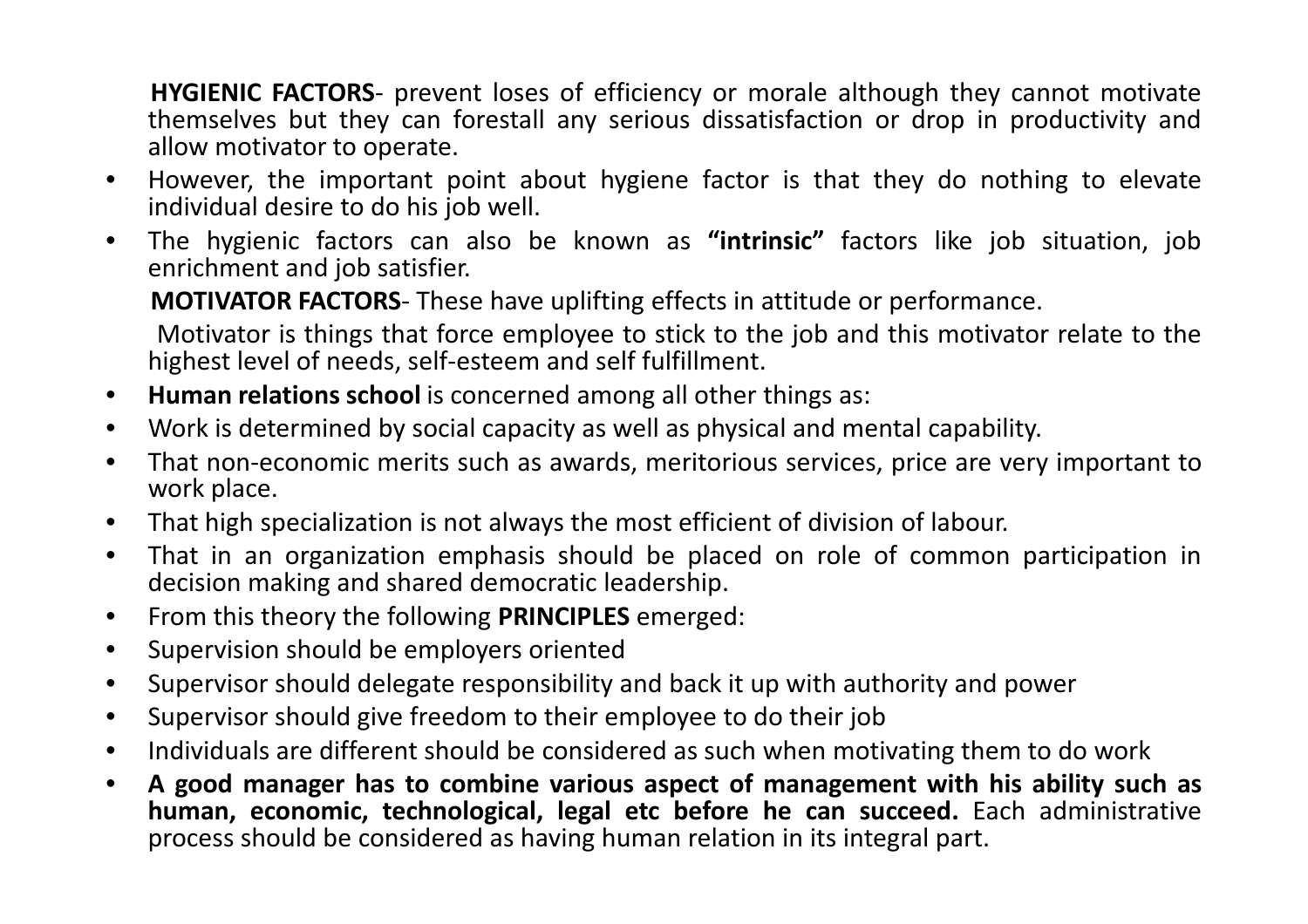### **FUSION THEORY**

- The fusion process is one of the two models of the theory of behavior in • formal organization which has been evolving at the Yale Labour andManagement Center for <sup>a</sup> number of years.
- $\bullet$  The framework of the theory of organizational behavior, as indicated by Bakke, includes:
- •<sup>A</sup> concept of the organization
- •<sup>A</sup> concept of the individual
- • <sup>A</sup> model of the fusion process which is the interaction of the individual andthe organization resulting in reconstruction of each other
- $\bullet$ A model of the problem-solving process
- <sup>A</sup> concept of the individual emphasizes that the individual lives to fulfill his  $\bullet$ needs and achieve his goals, but finds out that he cannot do this without the organization.
- $\bullet$  On the other hand, the organization exists also to fulfill its needs andachieve its goals but again realizes that non-human materials alone cannot perform all of the jobs.<br>The resist at which th
- • The point at which the "individual obtains the maximal expression of his personality that is possible", and simultaneously, the organization has its demands and expectations fulfilled at the highest possible level is when the fusion process is said to occur.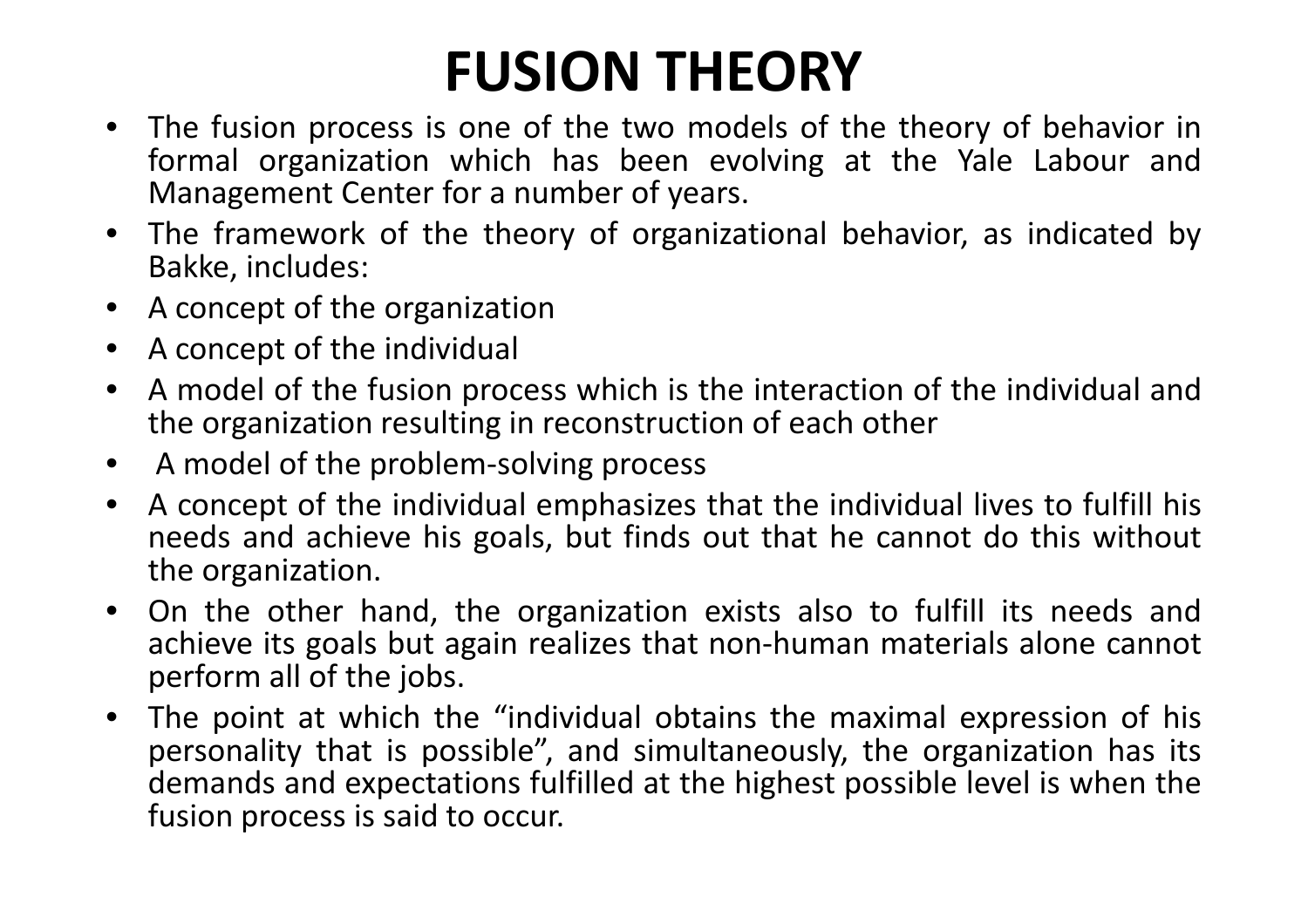- •• This process is concerned with the scientific approach to study of human problems as it relates to those principles of human difficulties applicable to the behavior of people within and in relation to organization as both attempt to fulfill their respective demands and expectations.
- $\bullet$  The other model of the theory of organization, as indicated in the foregoing discussion, is the problem-solving process.
- •• This process pertains to the mode of steps the individual and the organization, together, undertake when faced with <sup>a</sup> problem.
- $\bullet$  However, for any organization to go about **problem-solving effectively, Bakke** indicates its needs to establish a degree of internal harmony and integration which enables it to utilize its material, ideas and human resources effectively in **response to the problems it faces.**
- •• As a result the major objective of the research project at Yale has been the further development of a frame of reference for analysis of such organizational activity and relations and for the analysis of the problem arising in connection with them.
- $\bullet$  This latter was referred to as the common core of theory for interpretation of the behavior of men in an organization and societal setting.
- $\bullet$  Fusion theory, as defined by Bakke, is the simultaneous operation of the **socialization and personalizing processes**, both viewed as highly dynamic behavior processes.
- $\bullet$  Absolutely essential to an understanding of the fusion process is the basic generalization in that both the individual and the organization are unique whole entities. Both the individual and agents of the organization try to maintain, develop, express and realize this conception of unique wholeness which is the basis for their self- actualization.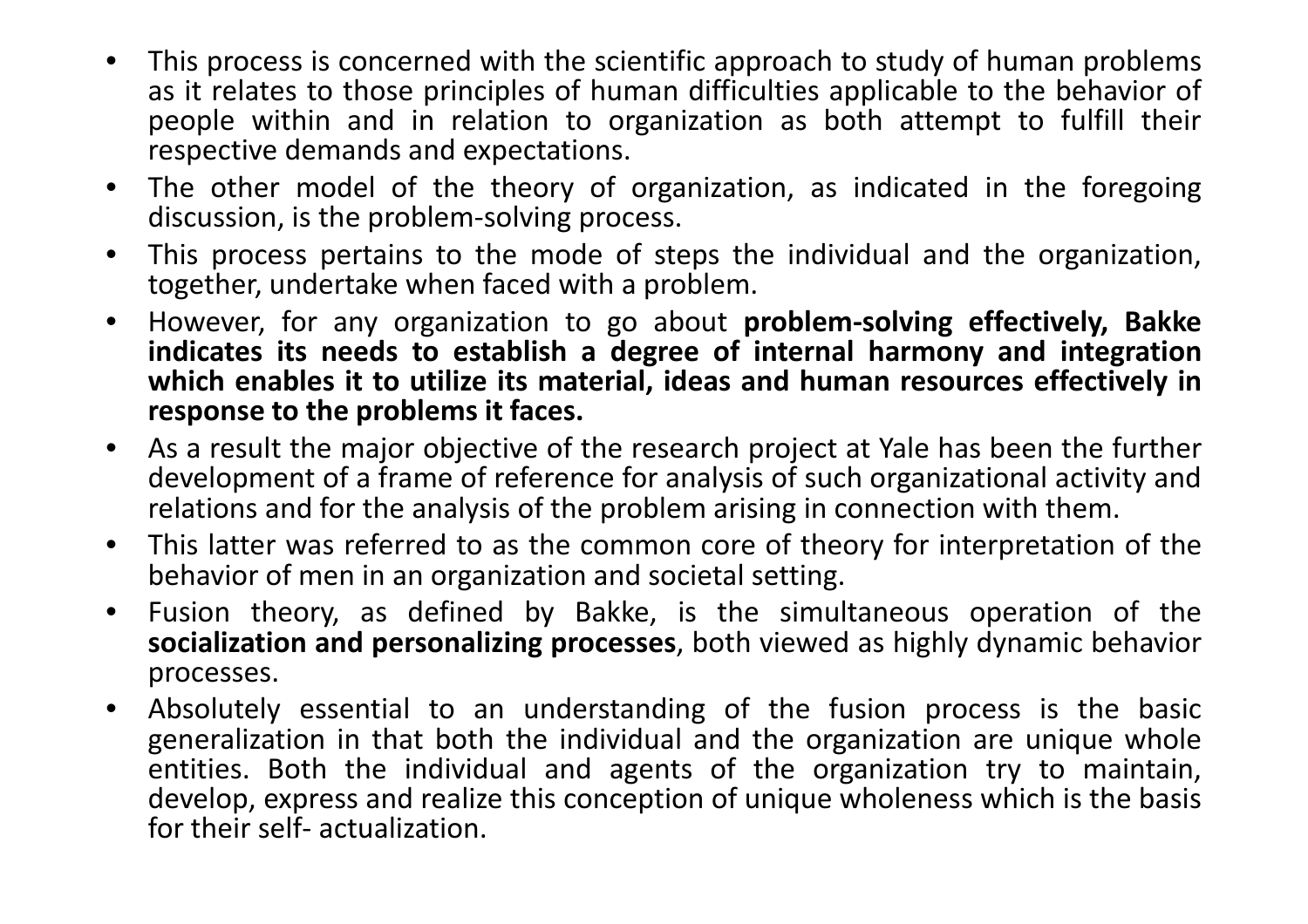#### SUMMARY

| <b>Theory</b>             | <b>Author</b> | <b>Basis of the Theory</b>          | <b>Basic Concepts</b>    | <b>Principles</b>            |
|---------------------------|---------------|-------------------------------------|--------------------------|------------------------------|
| <b>The Fusion Process</b> | <b>Bakke</b>  | Conflict of needs between Needs     |                          | The option attainment of     |
|                           | Argyris       | the individual and the Formal Tasks |                          | organizational objectives is |
|                           | Simon         | organization                        | <b>Formal Position</b>   | dependent<br>the<br>upon     |
|                           |               |                                     | <b>Formal Function</b>   | simultaneous satisfaction    |
|                           |               |                                     | <b>Informal Position</b> | of both the individual and   |
|                           |               |                                     | <b>Informal Function</b> | the organization needs       |
|                           |               |                                     | Status-Role              |                              |
|                           |               |                                     | Act                      |                              |
|                           |               |                                     | <b>Standing</b>          |                              |
|                           |               |                                     | Conduct                  |                              |
|                           |               |                                     | Socialization            |                              |
|                           |               |                                     | Personalization          |                              |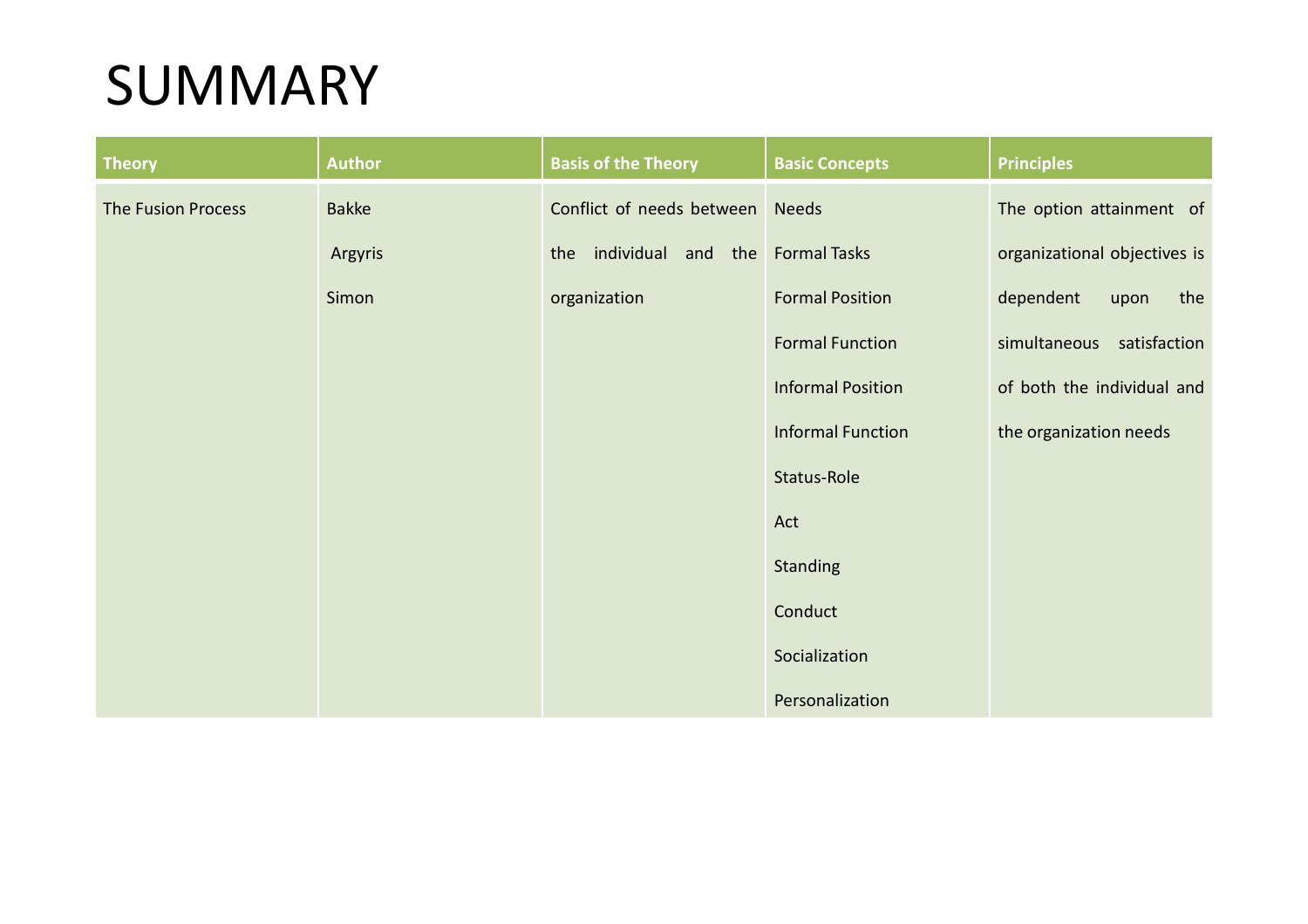### **THEORIES X, Y AND Z**

- These three theories can better be understood by keeping inperspective the theories of administration discussed earlier.
- The bureaucratic theory is based on the notion that the highest efficiency in an organization can be achieved through the authoritarian approach to management.
- The functional approach assumes that once the tasks are broken down into parts, so that every member of the organization knows what his function is and carries on the same function day-in-dayout, efficiency is guaranteed.
- The decision-making approach to be made at the points at whic h they are to be used; and that the major function of topadministration is to regulate the decision-making process.
- Then came the Social process and Fusion Process theories which showed more concern in the fate of the workers. The former looked at the influence of informal groups on the behaviours of individuals in an origination, while the latter talked of the integration of the individual and the organizational goals as <sup>a</sup> source of satisfying the needs of individuals and the objectives of the organization.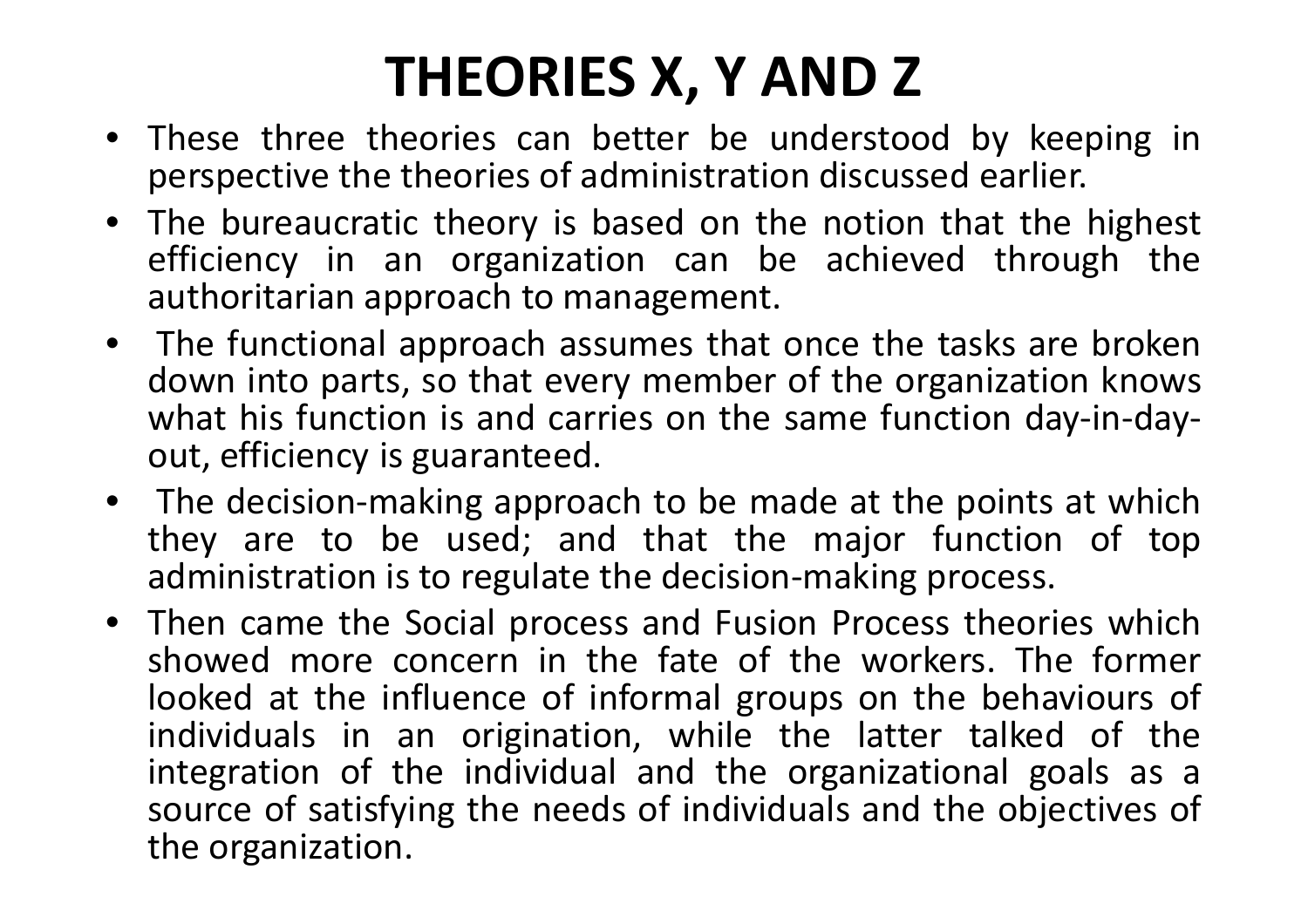- Theories X, Y and Z focus on the individuals and the management's perception of the workers. Basically, the two theories deal with the management's assumptions of the human nature and behavior and the influence of these assumptions on how the management relates to the workers.<br>The control of the state of the state of the state of the state of the state of the state of the state of the
- Theories <sup>X</sup> and <sup>Y</sup> were formulated by Professor Douglas McGregor (1) based on his and other peoples research in some large American industries. McGregor was <sup>a</sup> professor of psychology and industrial management.
- Theory X and Theory Y constitute two contrasting sets of assumptions about the nature and behavior of human resources in organizations. Theory <sup>X</sup> assumes that "the average human being has an inherent dislike of work and will avoid it if he can"  $(1)$  and this, according to McGregor, from the theoretical basis for traditional "direction and control" management. Theory <sup>Y</sup> on the other hand, assumes that the average human being basically has <sup>a</sup> positive attitude towardwork and McGregor proposes this as a more efficient and realistic basis for the management of human resources in organizations (2).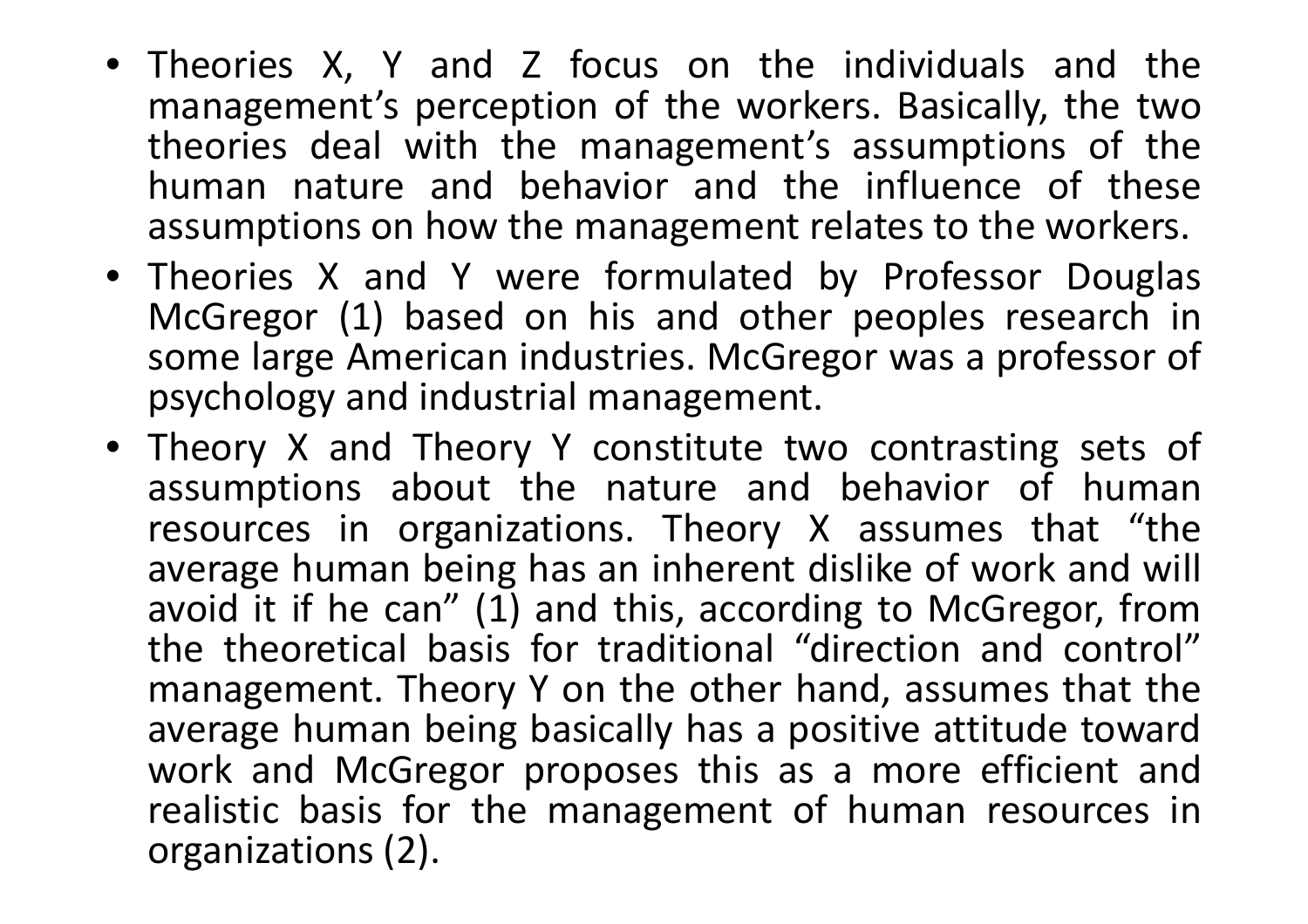# THEORY X

## The **assumptions** of his theory <sup>X</sup> are:

- Most human beings dislike work and will avoid it if they can.
- They have little or no ambition, dislike responsibility and prefer to be led.
- They are self-centre and indifferent to the need of the organization.
- They resist change and want security above all.
- They are not very bright and are easily misled by demagogues.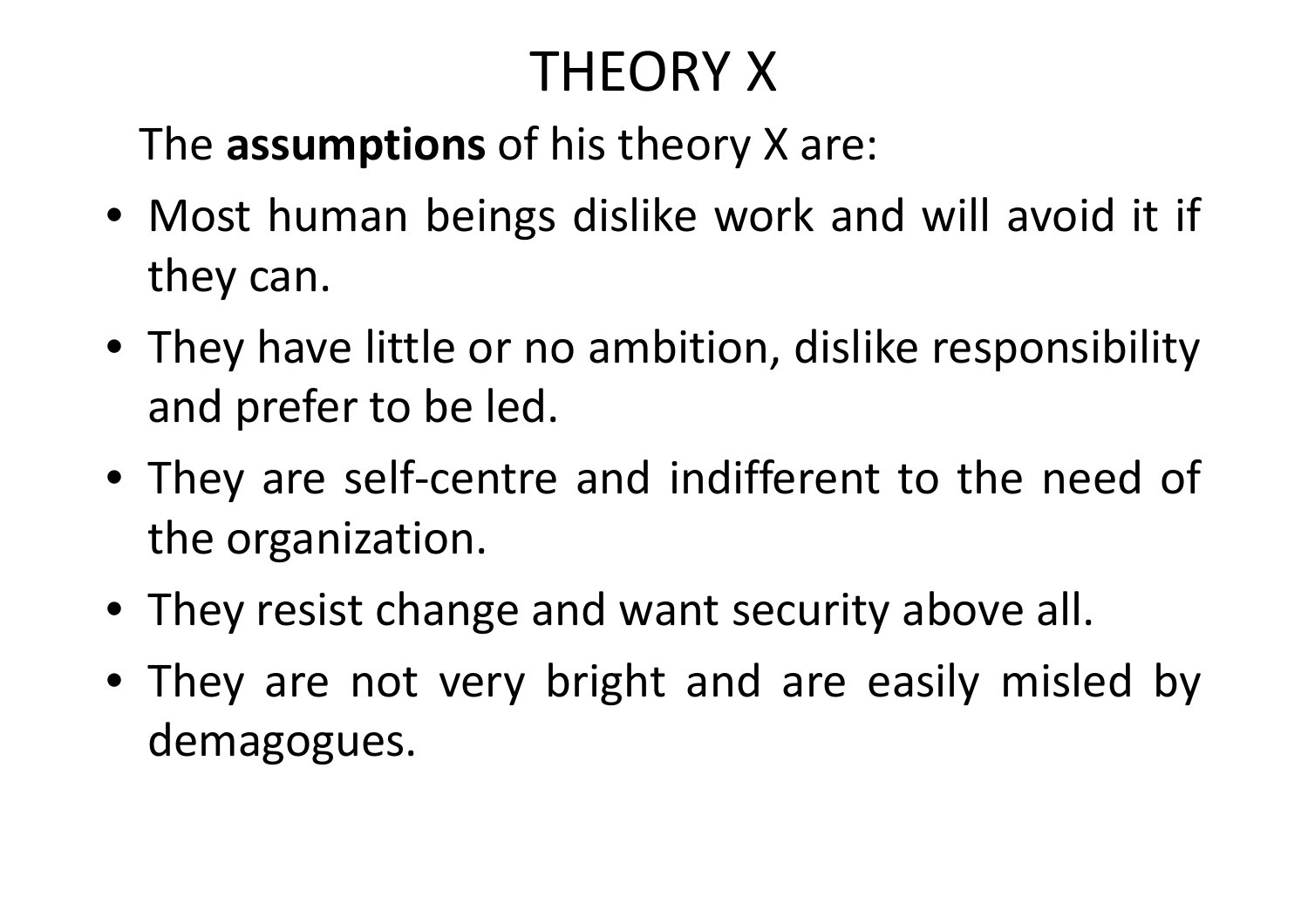# **THEORY Y**

Theory <sup>Y</sup> **assumes** that:

- Human beings do not necessarily dislike work. They will do it if is satisfying and avoid it if frustrating.
- Human beings will work well to achieve the objectives they believe in without the needs (for sincere direction, control, reward and punishment).
- The satisfaction of egoistic needs (for achievement, recognition, self-confidence, etc.) can be realized in working with objectives people accept.
- Under the right condition. The average person wants and will seek responsibility.
- Imagination, ingenuity and creativity are characteristics of most human beings, not just <sup>a</sup> few. Management and people have to work together for the success of the organization.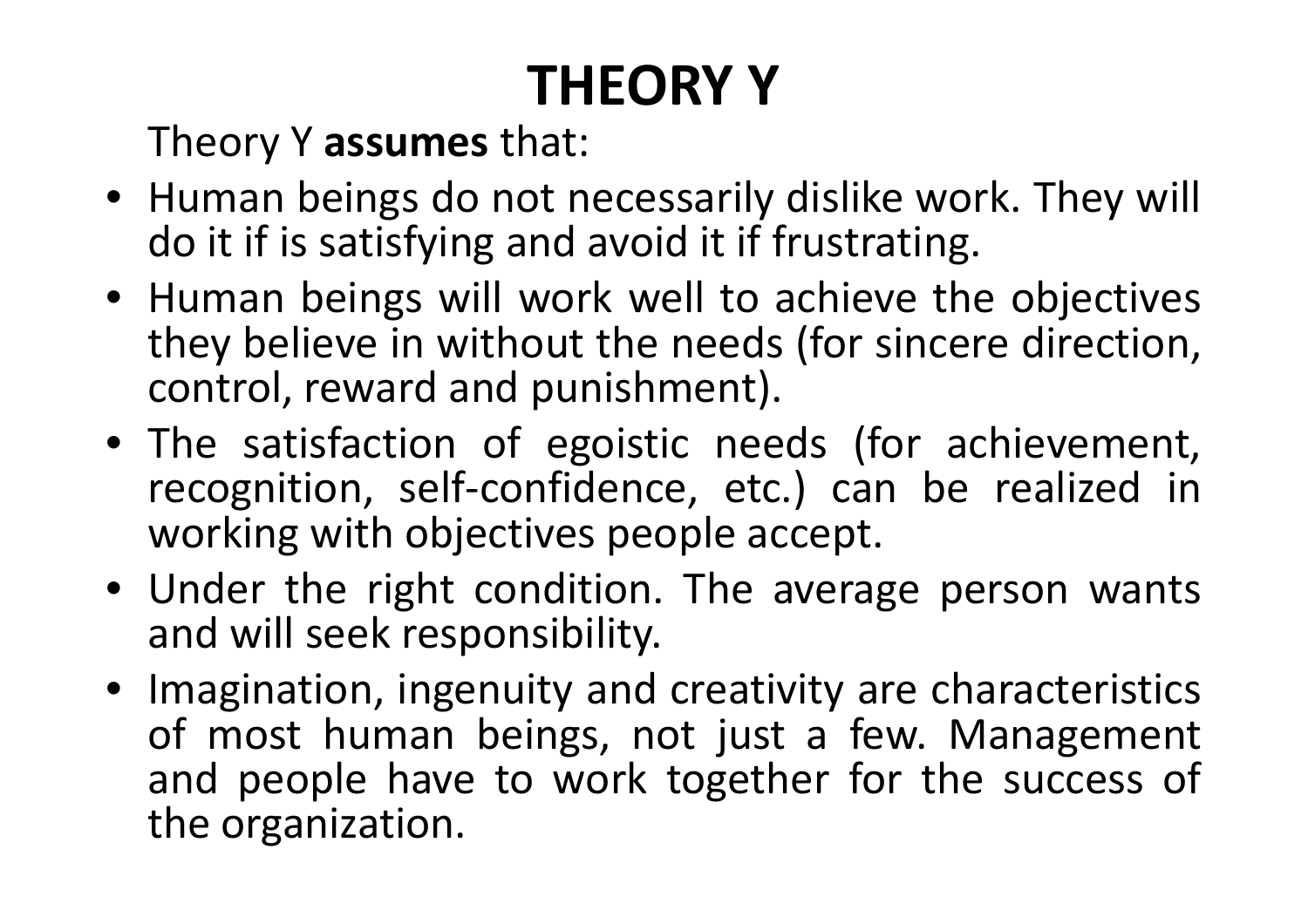#### **SUMMARY**

| <b>Theory</b> | <b>Authors</b>          | <b>Bases of Theory</b>             | <b>Basic Concepts</b>                                                  | <b>Principles</b>                     |
|---------------|-------------------------|------------------------------------|------------------------------------------------------------------------|---------------------------------------|
| X             | <b>Douglas McGregor</b> | Authoritarianism                   | "A Fair day's work Direction and control or                            |                                       |
|               |                         |                                    | "Reward                                                                | for the "Scalar Principle"            |
|               |                         |                                    | performance"                                                           |                                       |
| Y             | <b>Douglas McGregor</b> |                                    | The role of human needs Need Motivation Self- Principle of integration |                                       |
|               |                         | as the basis of human direction    | self-control that                                                      | of<br>creating                        |
|               |                         | motivation                         | which, in commitment satisfaction conditions such that the             |                                       |
|               |                         | turn, is revealed in overt control | as                                                                     | selective members<br><b>of</b><br>the |
|               |                         | human behavior                     | adaptation                                                             | organization can achieve              |
|               |                         |                                    |                                                                        | their own goals best by               |
|               |                         |                                    |                                                                        | directing efforts toward              |
|               |                         |                                    |                                                                        | the<br>of<br>the<br>success           |
|               |                         |                                    |                                                                        | enterprise                            |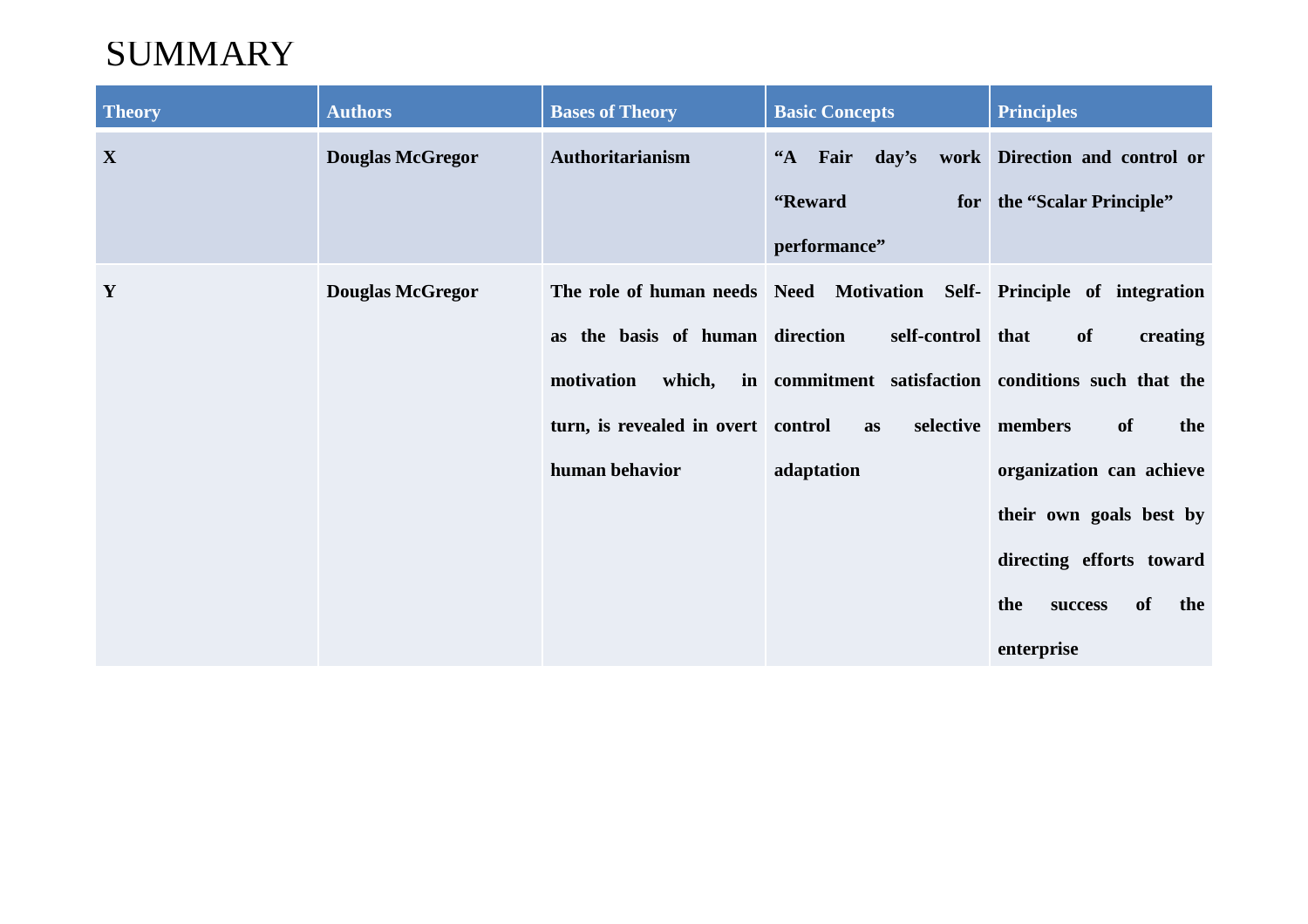#### **THEORY <sup>Z</sup>**

- • Urwick postulated that there is no situation where you have theories <sup>X</sup> and <sup>Y</sup> both in operation.
- $\bullet$  It is also <sup>a</sup> reconciliation theory between individual andmanagement.
- This theory takes the position that individual and organization or management are always in conflict therefore the role of anadministrator in the organization is to meet the basic assumption of this theory Z.

#### • **ASSUMPTION OF THEORY <sup>Z</sup>**

- •• That organization or management is responsible for organizing all the elements of production in <sup>a</sup> free enterprise/atmosphere / society for producers and consumers.
- That the process involved <sup>a</sup> network of decision and communication through which management facilitate production, distribution and satisfaction of consumer needs.
- $\bullet$  That man as consumer insists that the technology and its results be made available to him.
- •That man does not resist change unless he is threatened.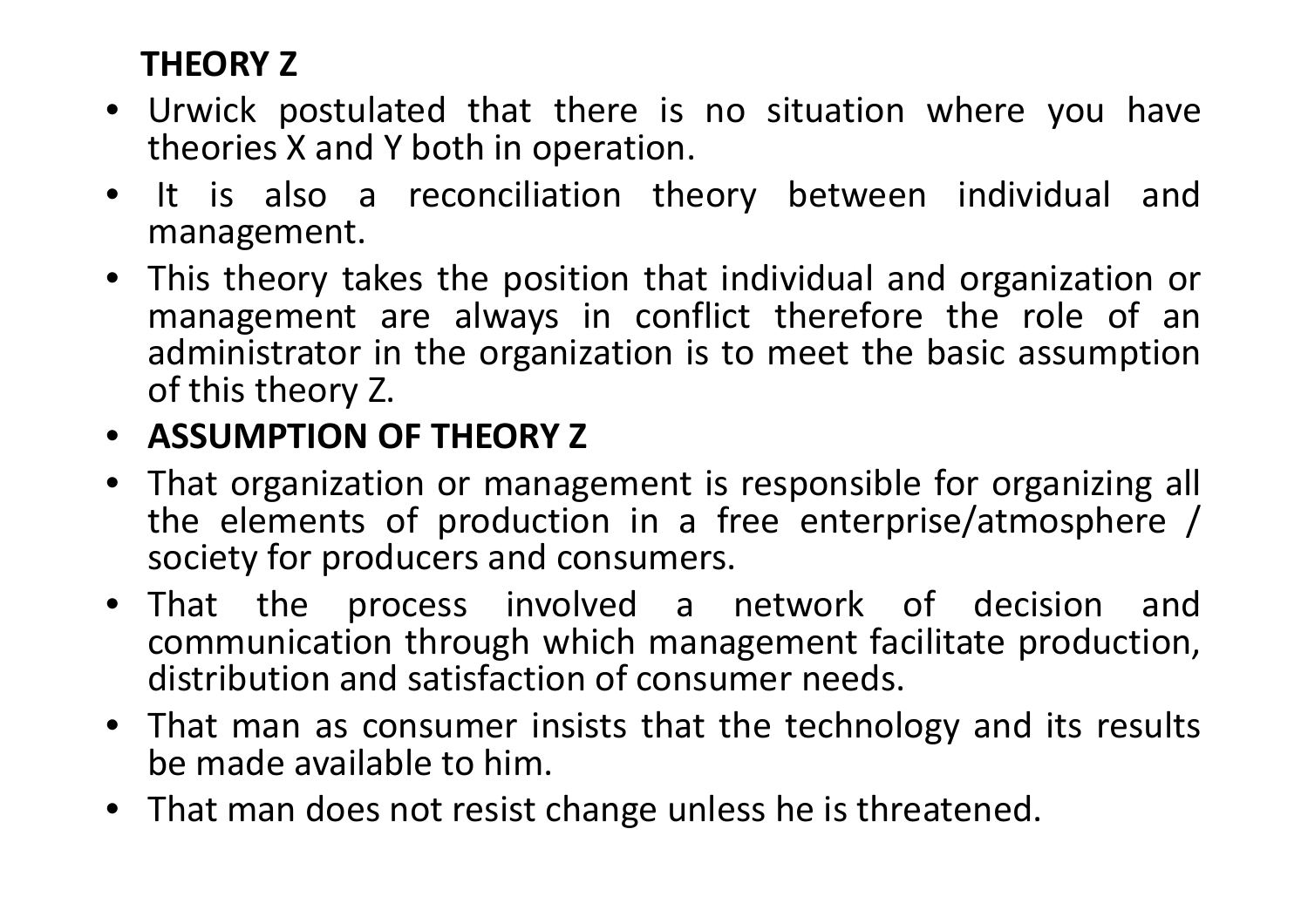### **ADMINISTRATION**

- Administration is the effort to direct, guide and integrate the activities of members of staff of anagricultural organization with a view of achieving<br>the objectives the objectives.
- Administration in fisheries extension therefore is concerned with human beings, a group of people that are brought together for <sup>a</sup> singular purpose of discharging various extension functions.
- Fisheries extension administration is the effort to direct, guide and integrate the activities of members of staff of fisheries extension organization with a view to achieving the objectives of the<br>extension.com/ises extension services.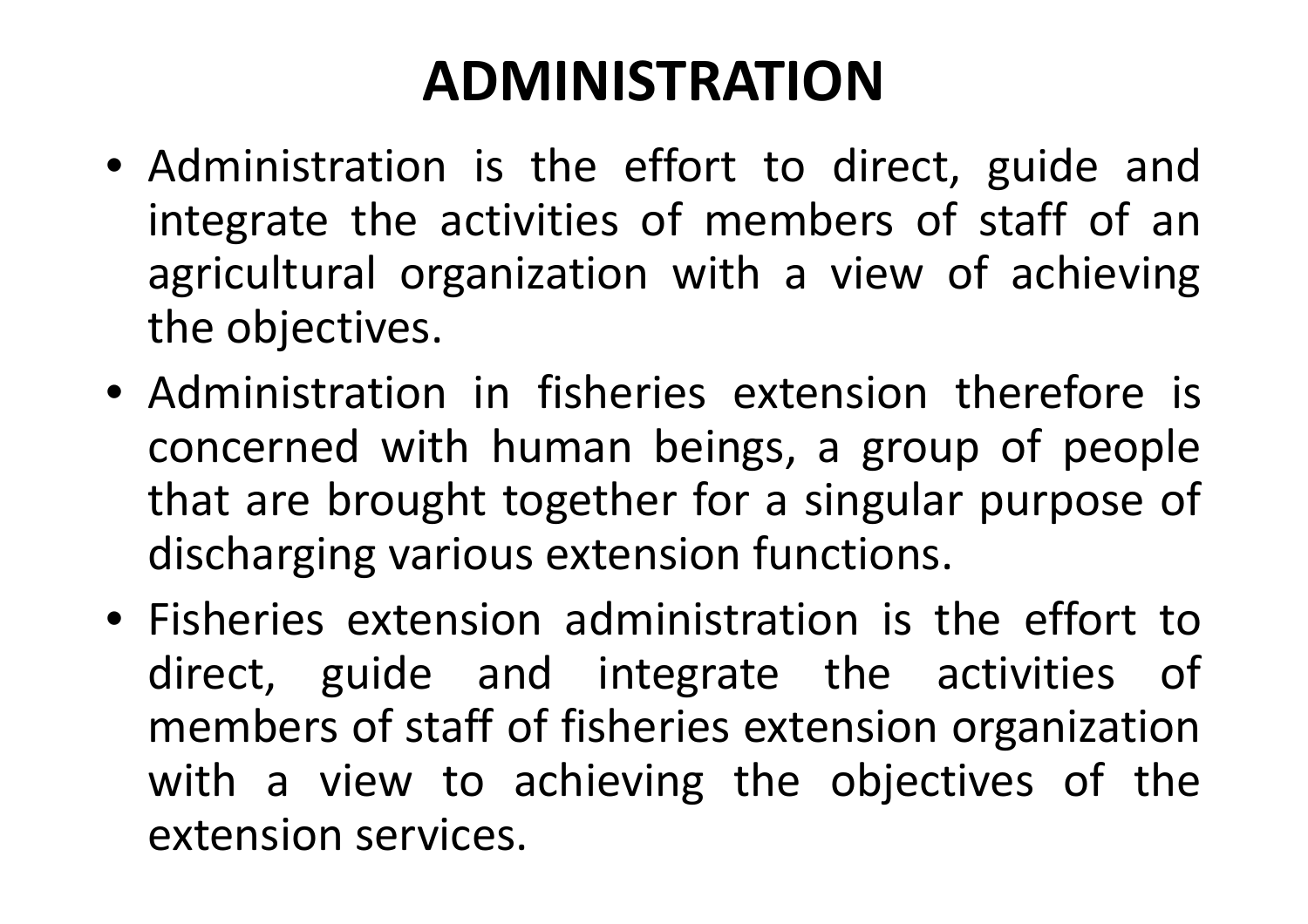# **PROCESS OF EXTENSION ADMINISTRATION**

- Coordinating the decision making process.
- Interpreting the decisions.
- Development of specific programmes.
- Communicating the programme decisions.
- Establishing control for executing the decision.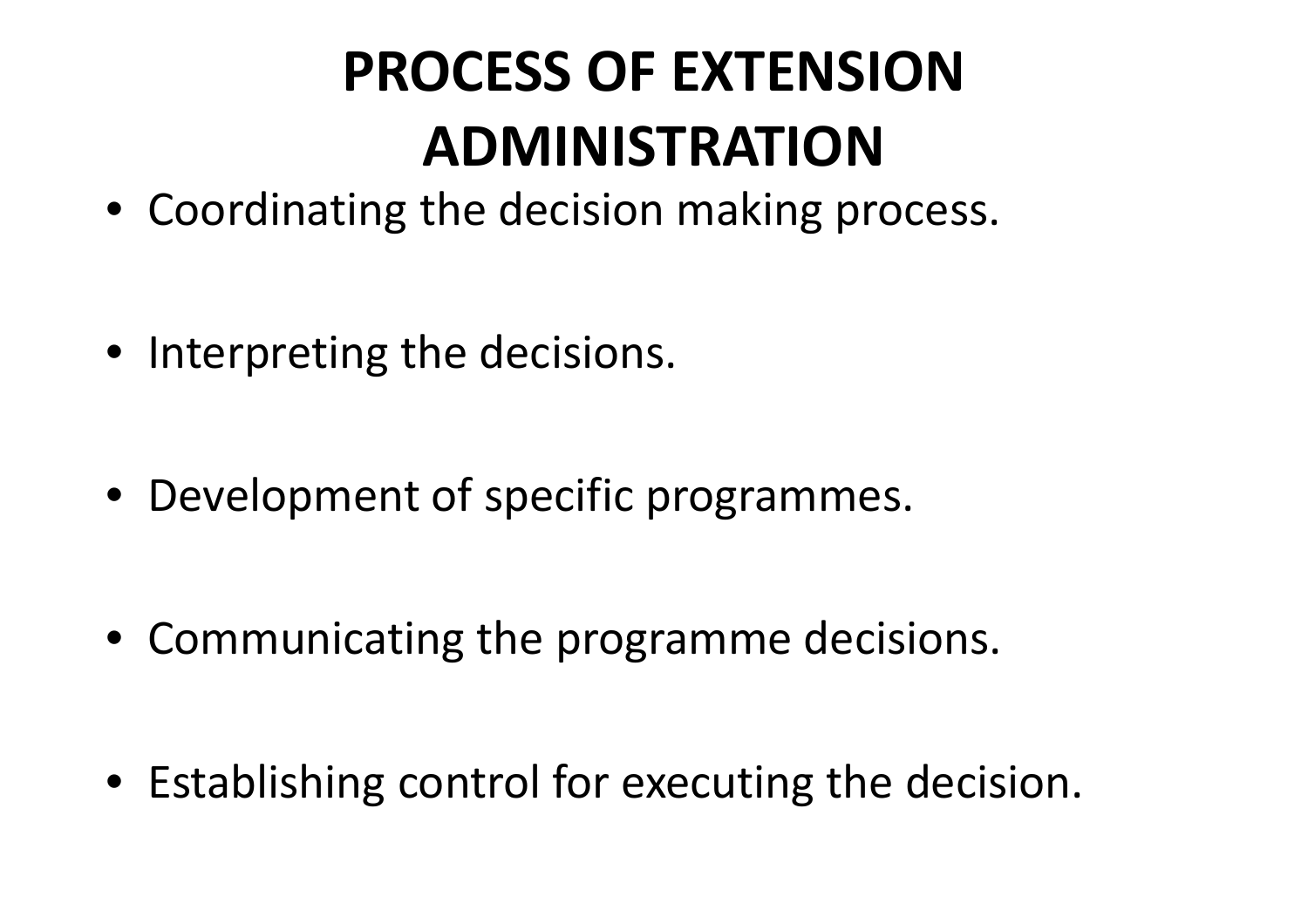# **PRINCIPLES OF EXTENSION ADMINISTRATION**

- The structure of administrative organization is established in <sup>a</sup> sub-ordinate and super-ordinate hierarchy of line of positions. Each member of staff reports to only one supervisor officer.
- Effective administration occurs when the authority allocated to an individual is clearly defined and understood by the person concerned.
- The authority assigned to an individual in an organization is commensurate to the responsibility assigned.
- Two-way channel of communication, vertical and horizontal must be maintained to develop desirable staff attitudes and interest in an organization.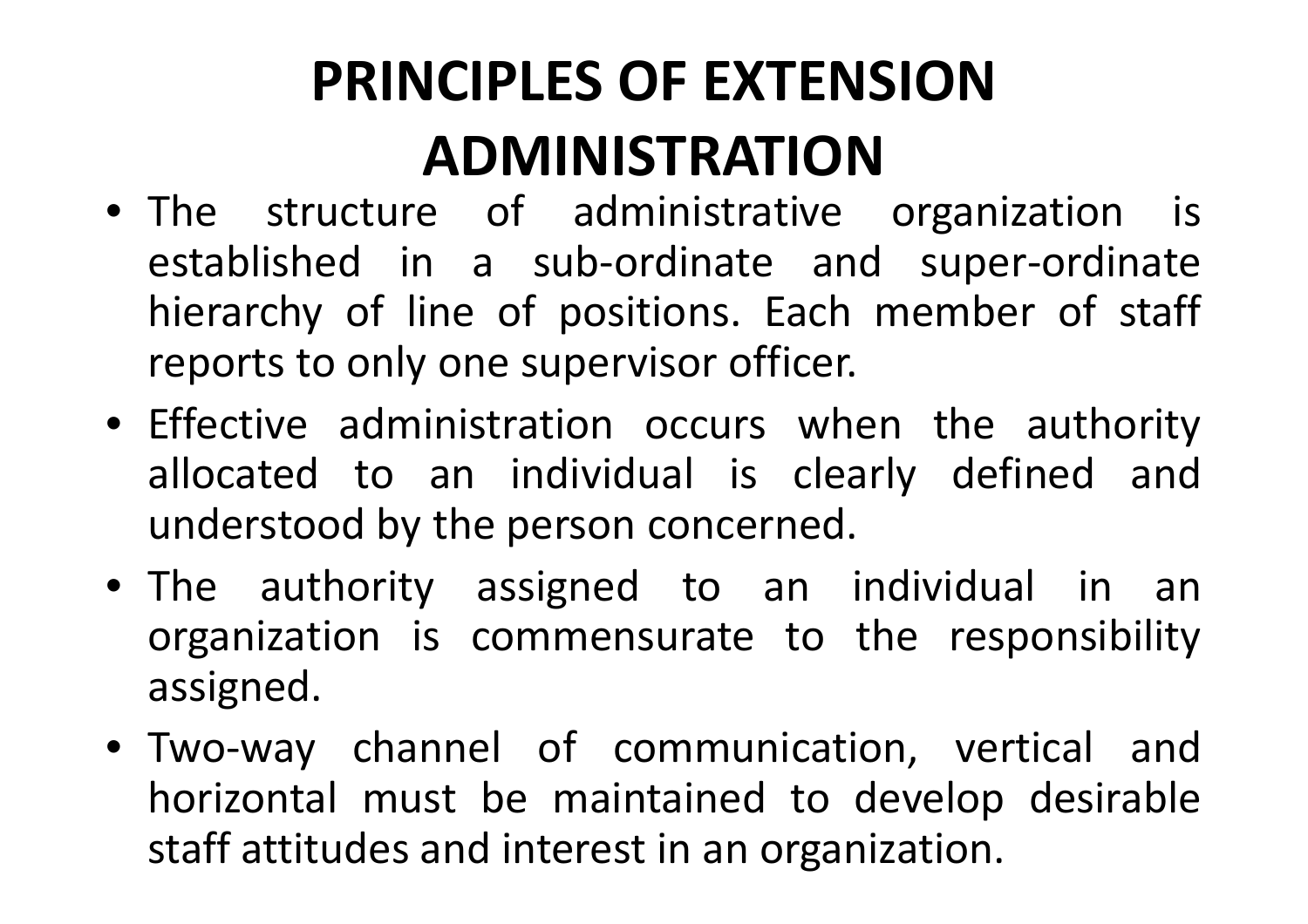## **CONT'D**

• Effective use of specialists knowledge in planning and implementing programme should be maintained.

• An administrator should see himself as <sup>a</sup> controller of decision-making process rather than the decision maker.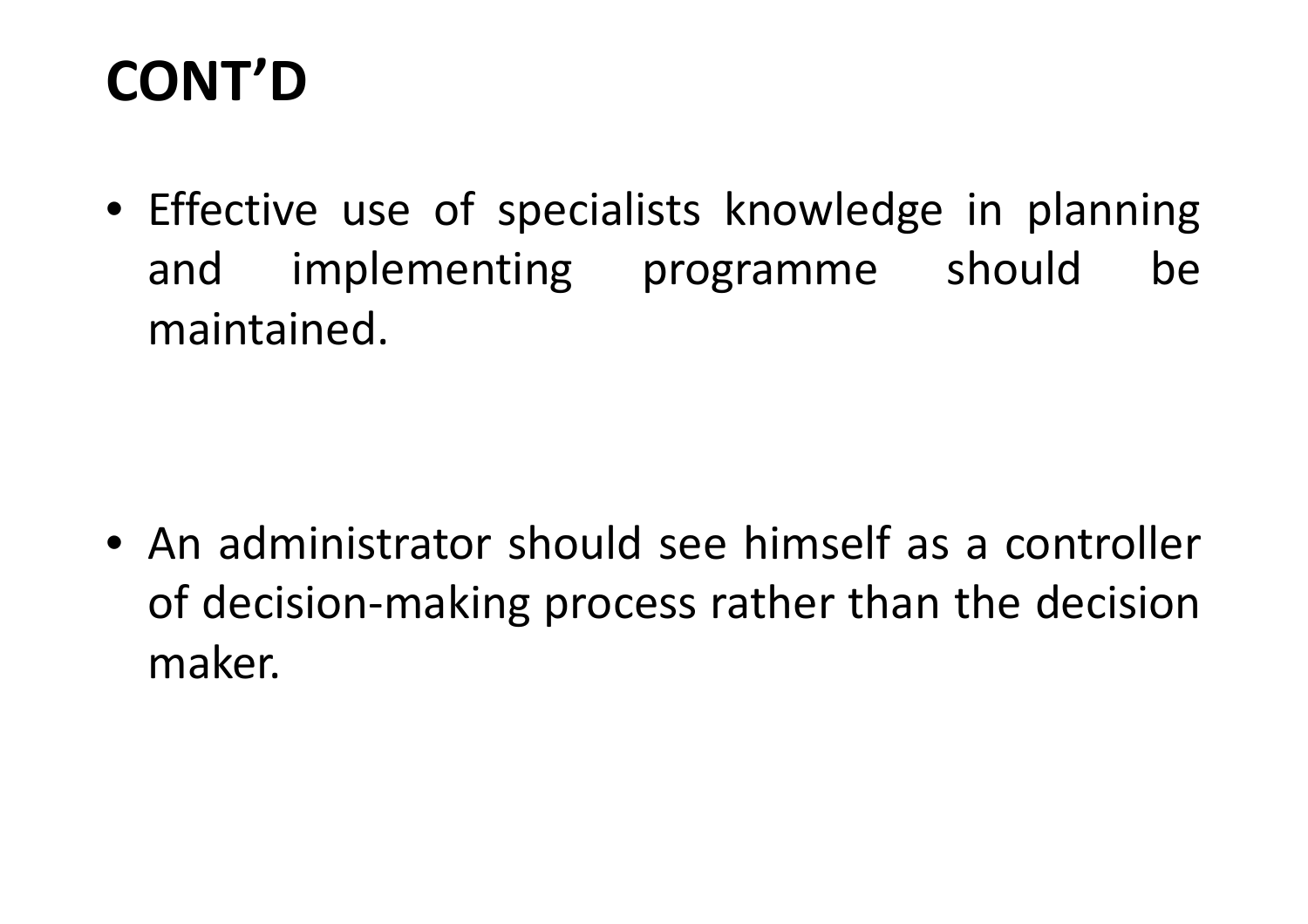## **ORGANIZATION**

 • An organization is an arrangement of relationship of persons, materials and ideas that is necessary for the performance of function.

• It is the pattern of ways in which large number of people too many to have intimate face to face contact with each other and engage in a complexity of task relate themselves to each other to accomplish mutual agreed purpose.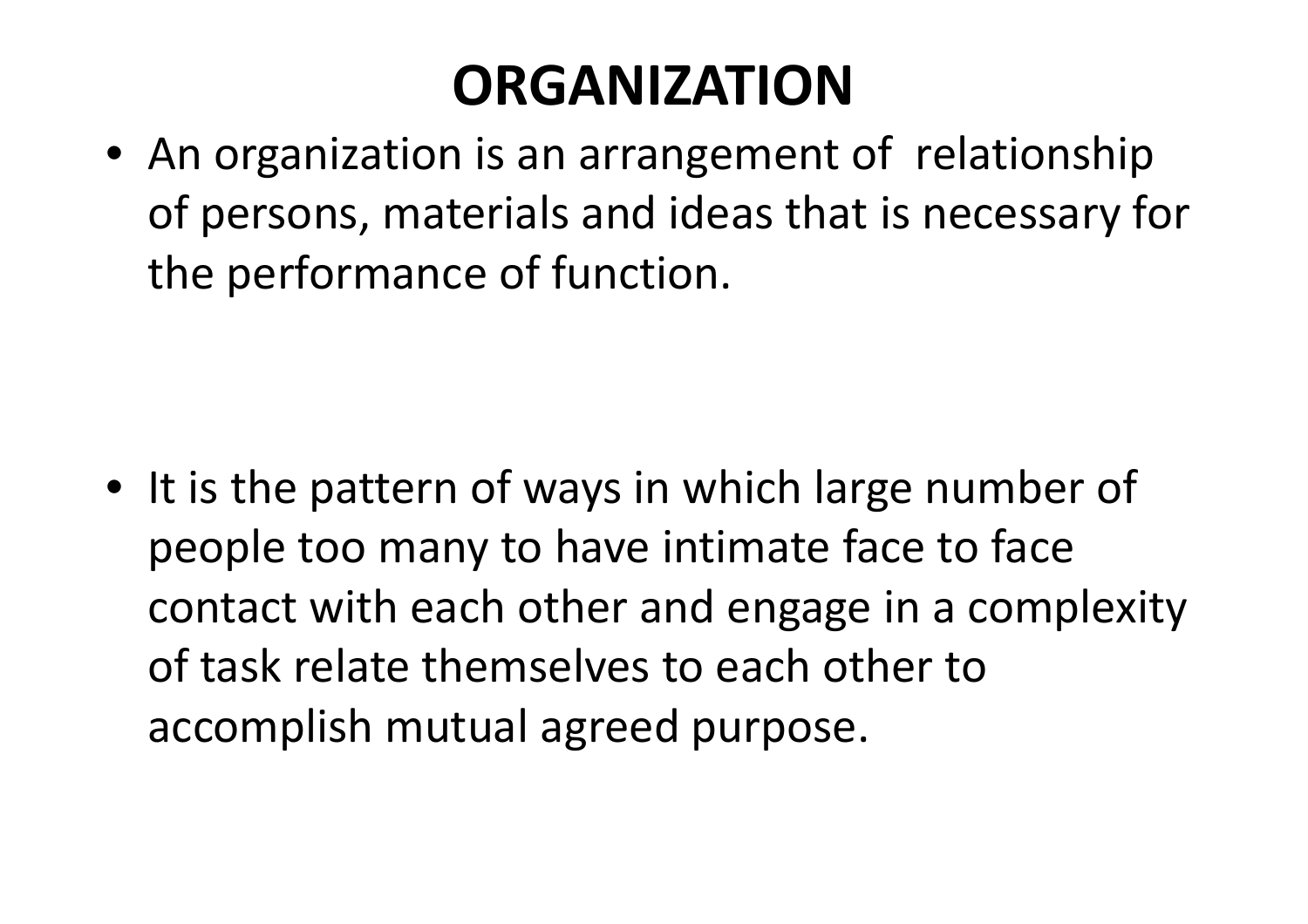# **FUNCTIONS OF ORGANIZATION**

- It permits stable exception to be formed by each member of the group as to the behavior of other members of the organization.
- It provides <sup>a</sup> general stimulus that control the behavior of members of an organized group.
- It establish standard of practice
- It transmit decision downward through its rank by establishing system of authority and influence.<br>Presenting
- Provides channel of communication through which information flows
- It trains and indoctrinates its members.
- It encourages division of labour.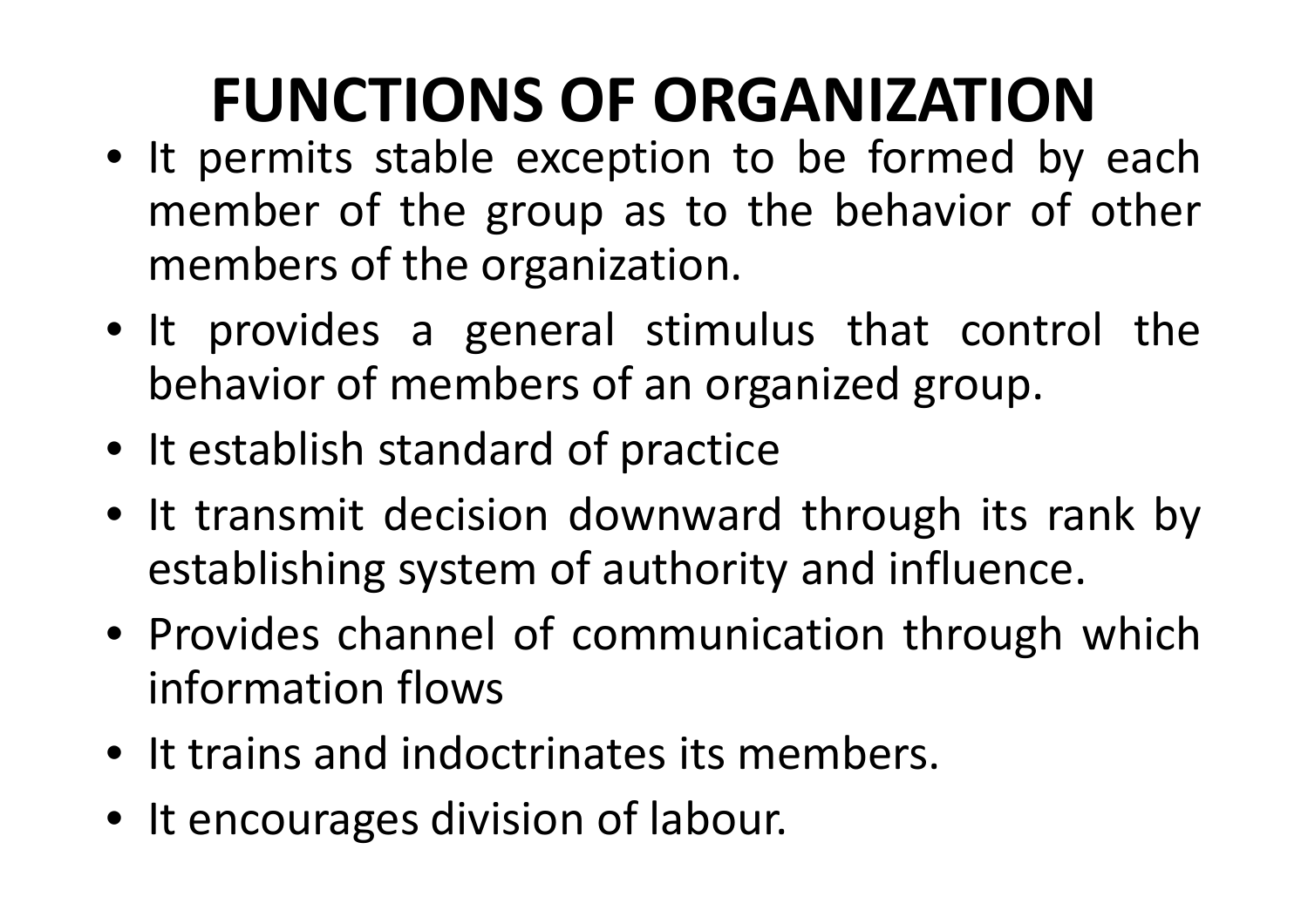# **PRINCIPLES OF FISHERIES EXTENSION ORGANIZATION**

- •• Ideal organization structure has to be modified to allow for<br>canabilities of management capabilities of management.
- •It should be flexible to adapt to changing circumstances.
- • Job specification should be compiled for all jobs and eliminate duplication.
- • All departments and functions of organization should contribute tothe achievement of organization's objectives.
- •Principles of span of control should be taken into consideration.
- •Authority and responsibility.
- •Evaluation principle.
- $\bullet$ Unity of direction.
- $\bullet$ Discipline.
- $\bullet$ Renumeration.
- •Espirit de corps.
- Scalar chain.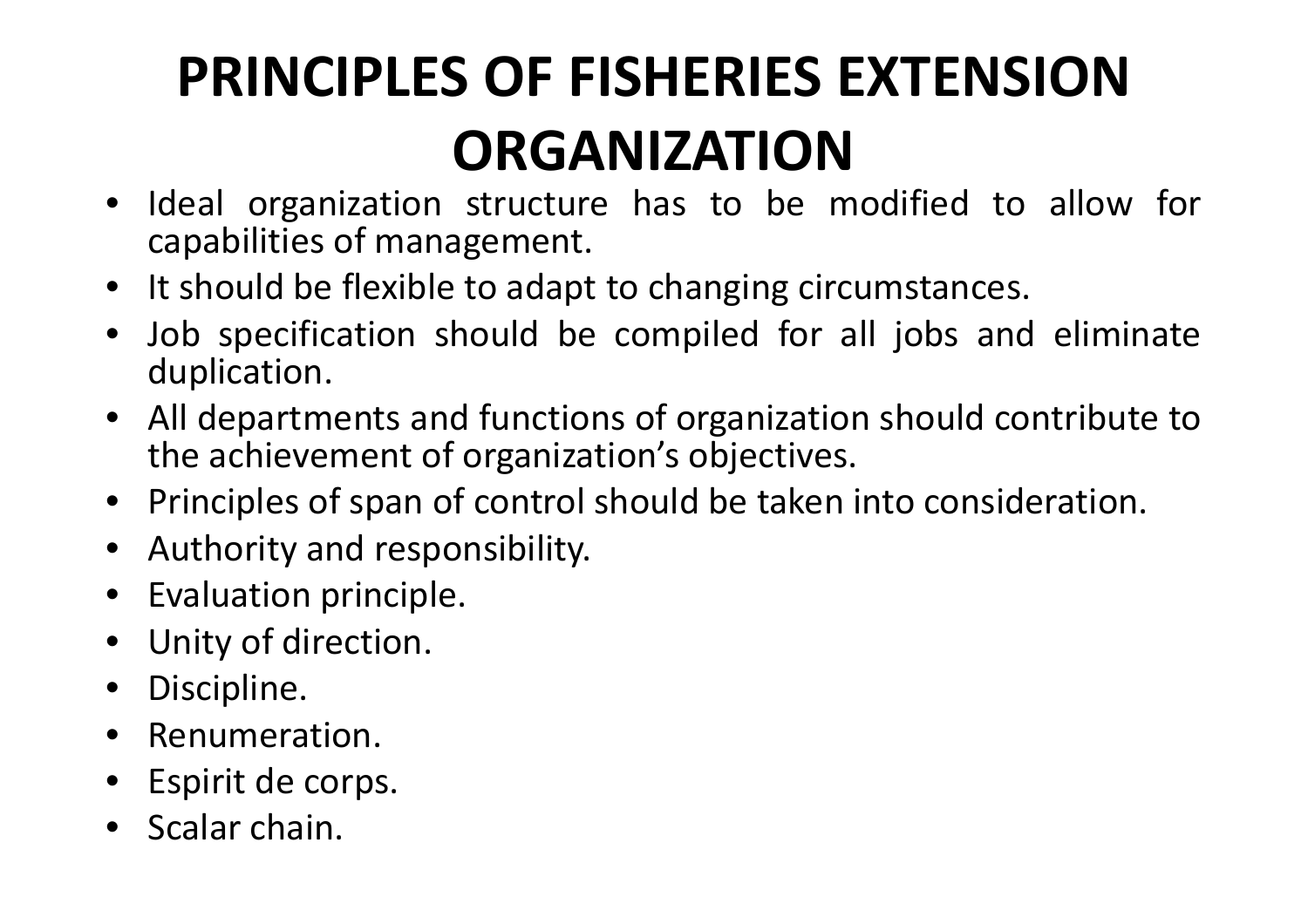## **ORGANIZATIONAL STRUCTURE**

- On administration process, activities are classified into units of duties that can be assigned to individuals or groups.
- The relationship between the group or individual as well as the organization is stream-lined towards goal attainment.
- In the process, organization schedule of duties (plan of work) are usually prepared.
- In fisheries extension organization when positions are created, the roles and functions of people who occupy them is called **ORGANOGRAM or organizational structure.**
- Organogram is also the position that various line of<br>Ineonle among social positions that influence the role in people among social positions that influence the role in relation among this people. Organization structure has two directions i.e. Horizontal and Vertical.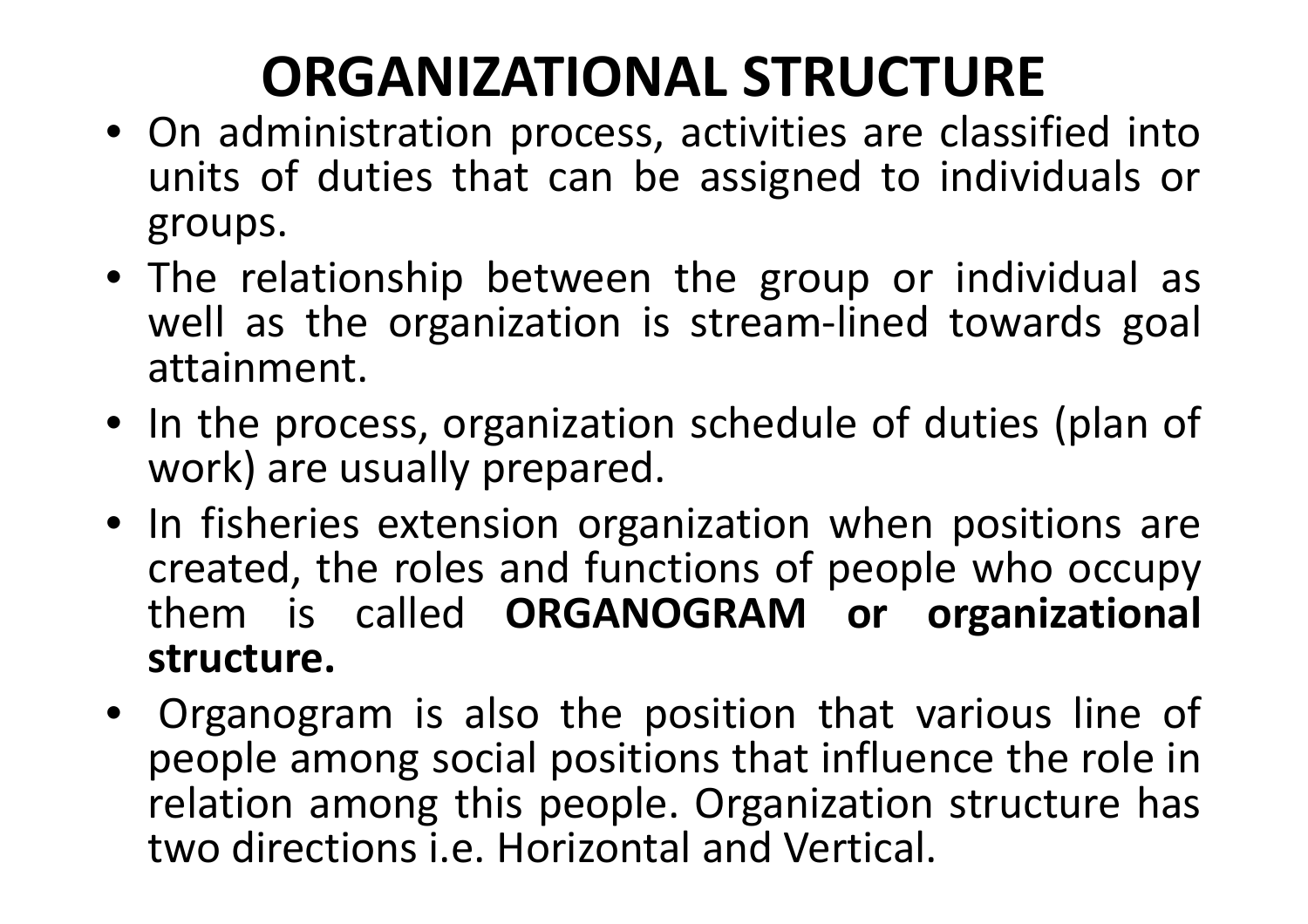#### **IMPORTANCE**

- The organization structure shows the various departments and their relations to one another.
- It helps the employee, shareholders, B.O.D to see at glance the link of authority and decision or responsibility .
- It also helps in studying how to modify and improve the relationship and area of responsibility within an organizational structure.
- Sound organizational structure involves divisions, units and the relationship between the heads and members that make up that unit.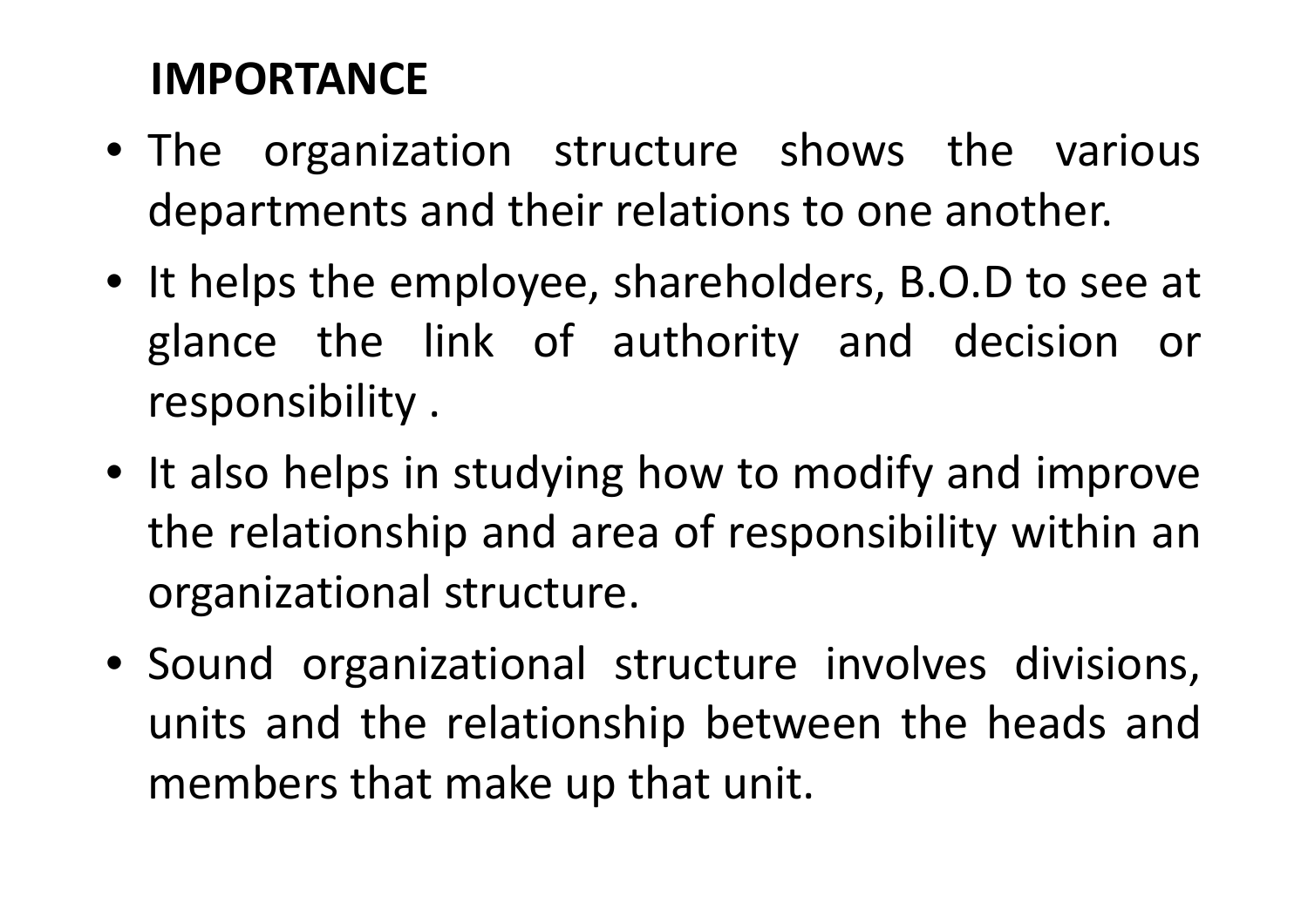#### **BASIC FUNCTIONS OF ORGANIZATIONAL STRUCTURE**

- It helps to produce organization output as well as achieve organization goal.
- $\bullet$  Structures are designed to minimize or regulate individual variations influence on the organization.
- $\bullet$ Ensure that individuals conform to the requirement of the organization.
- $\bullet$  Structures are the setting in which power is exercised and determine which position has power and which organization activities are carried out. Therefore, organization activities are is an arena of organization action.
- $\bullet$ It helps to define and classify line of responsibility.
- •Facilitates full mobilization of talents.
- $\bullet$ • Maintains effective reporting system and identify possible bottlenecks situations but it should be flexible, modifiable and subjected to continuous adaptation and amendments as conditions warrant.

#### **FACTORS AFFECTING ORGANIZATION STRUCTURE**

- $\bullet$ There are two (2) major factors affecting organizational structure:
- $\bullet$ Context in which the organization operates.
- •Structure i.e. design.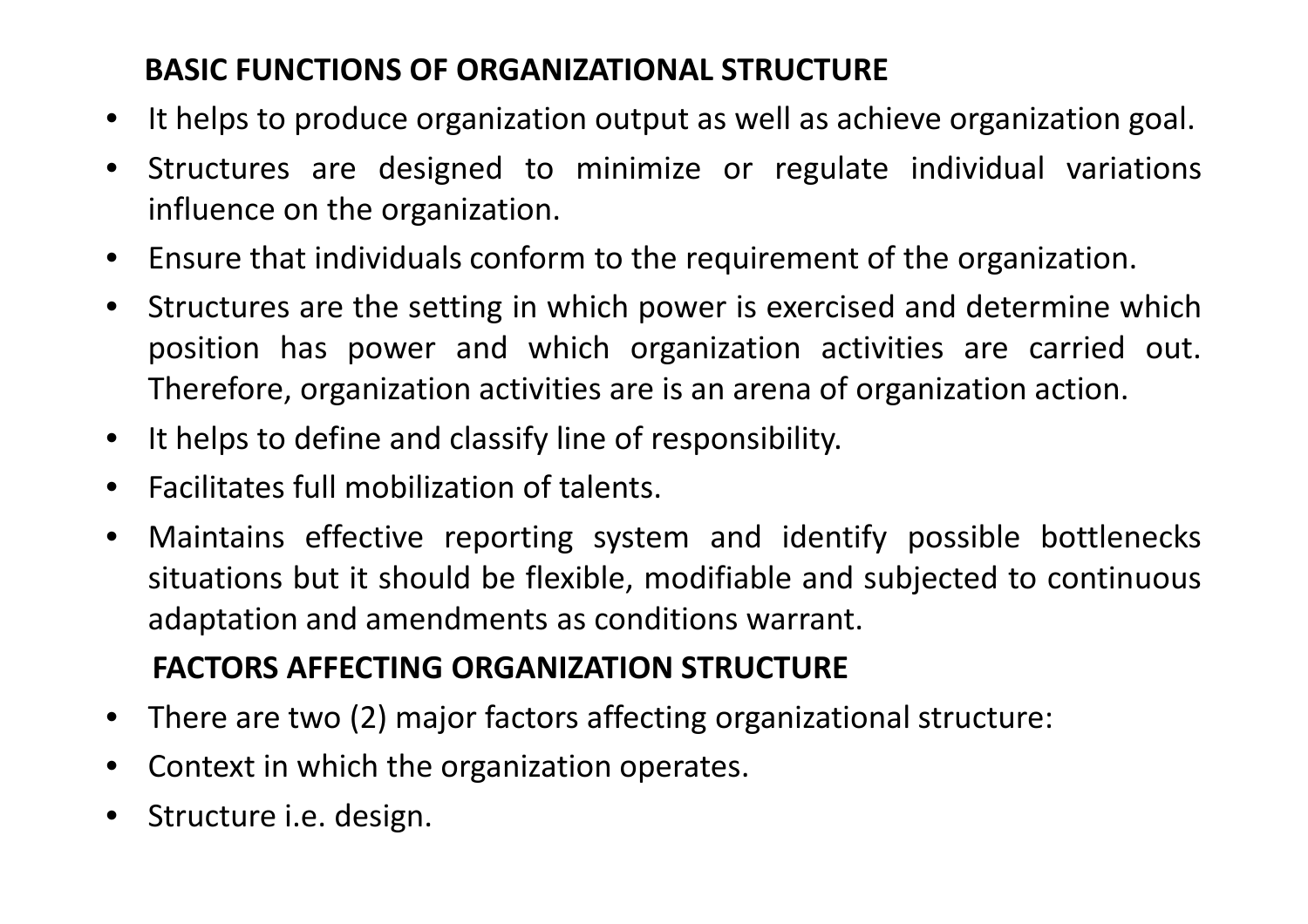# **SUPERVISION**

- This is an act of working with group of people over whomauthority is exercised in such <sup>a</sup> way as to achieve their greatest combined effectiveness in getting work done.
- It can also be defined as <sup>a</sup> dynamic enabling process in which individuals have <sup>a</sup> direct responsibility for carrying out <sup>a</sup> plan of action, helped by <sup>a</sup> designated staff to make the best use of their knowledge and skill in order to improve their ability to do more effective job.
- Also, to be in charge of <sup>a</sup> group of workers or students and be responsible for making sure that they do their work properly.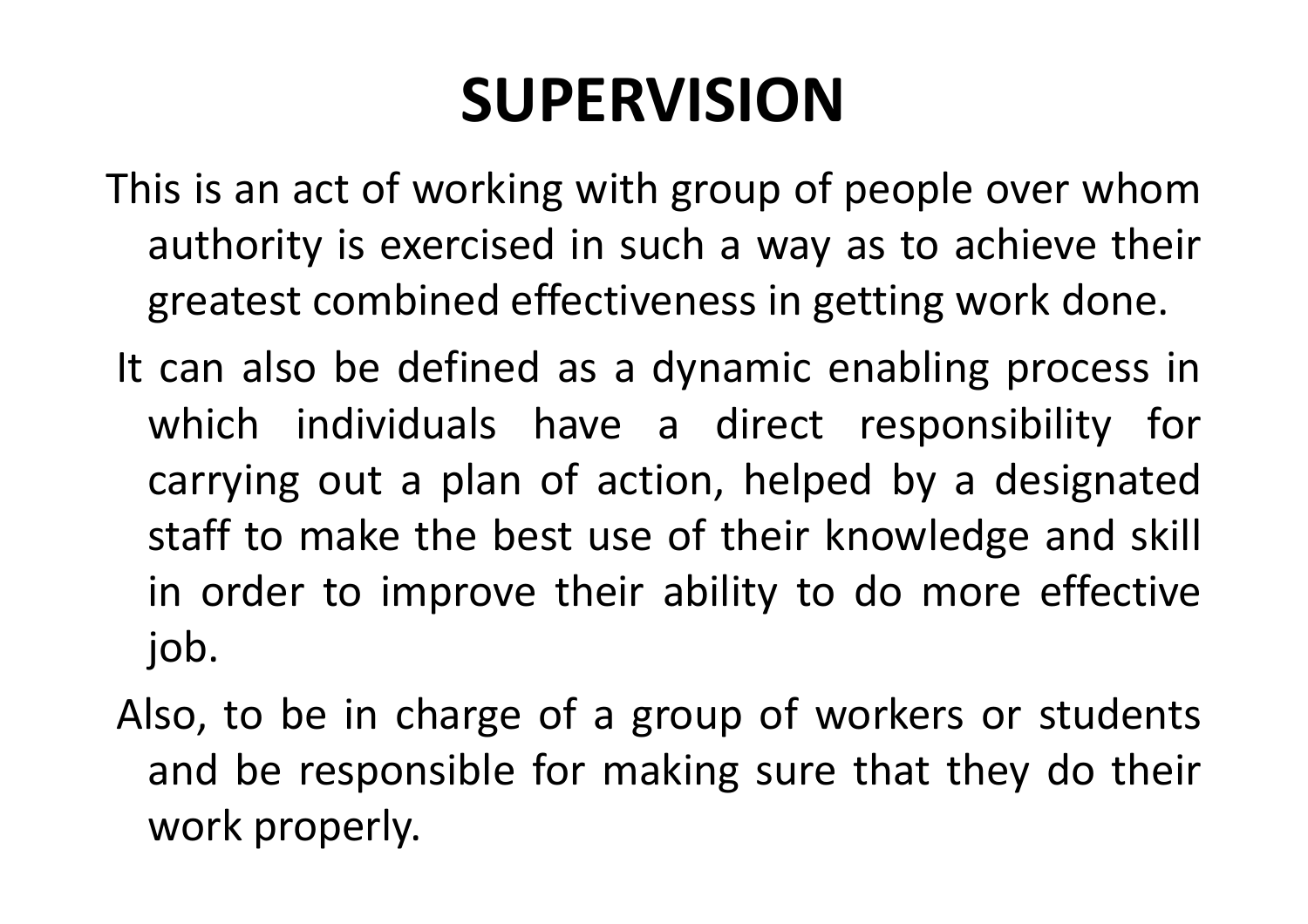# **IMPORTANCE OF SUPERVISION**

- It provides leadership guidance, staff development and delegation of authority.
- It helps workers to attain greater competency of growth.
- With increase supervision, output and productivity can be increased and improved.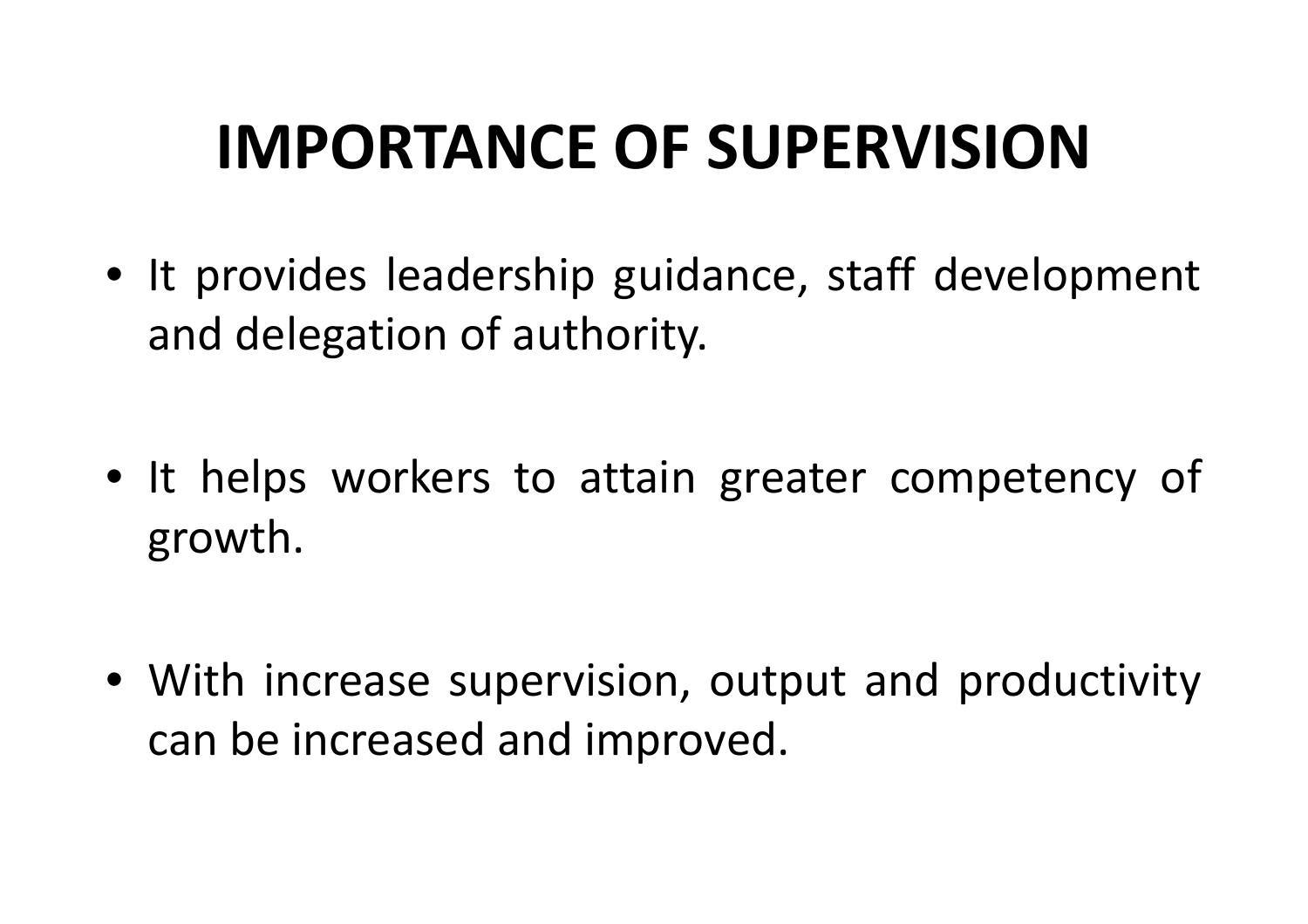# **FUNCTIONS OF SUPERVISION**

• Direction and organization.

• Motivating the extension personnel.

• Work-group management.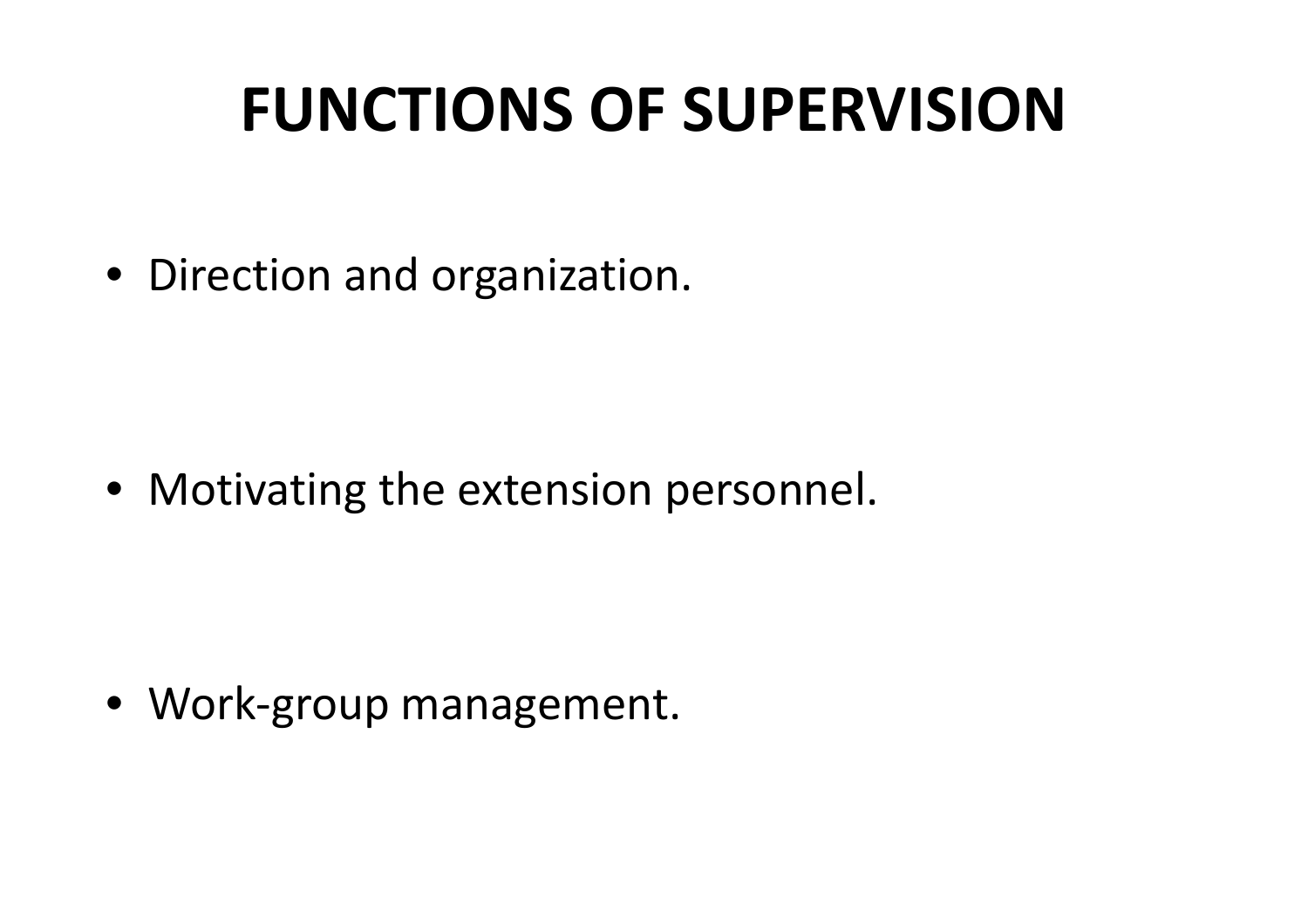### **MANAGEMENT**

- Management can be defined as the organizational process that includes strategic planning, setting objectives, managing resources, deploying the human and financial assets needed to achieve objectives, and measuring results.
- Management can also be described as the organization and coordination of the activities of an enterprise in accordance with certain policies and in achievement of clearly defined objectives.
- Management is <sup>a</sup> process by which we achieve desired result through efficient utilization of human and material resources.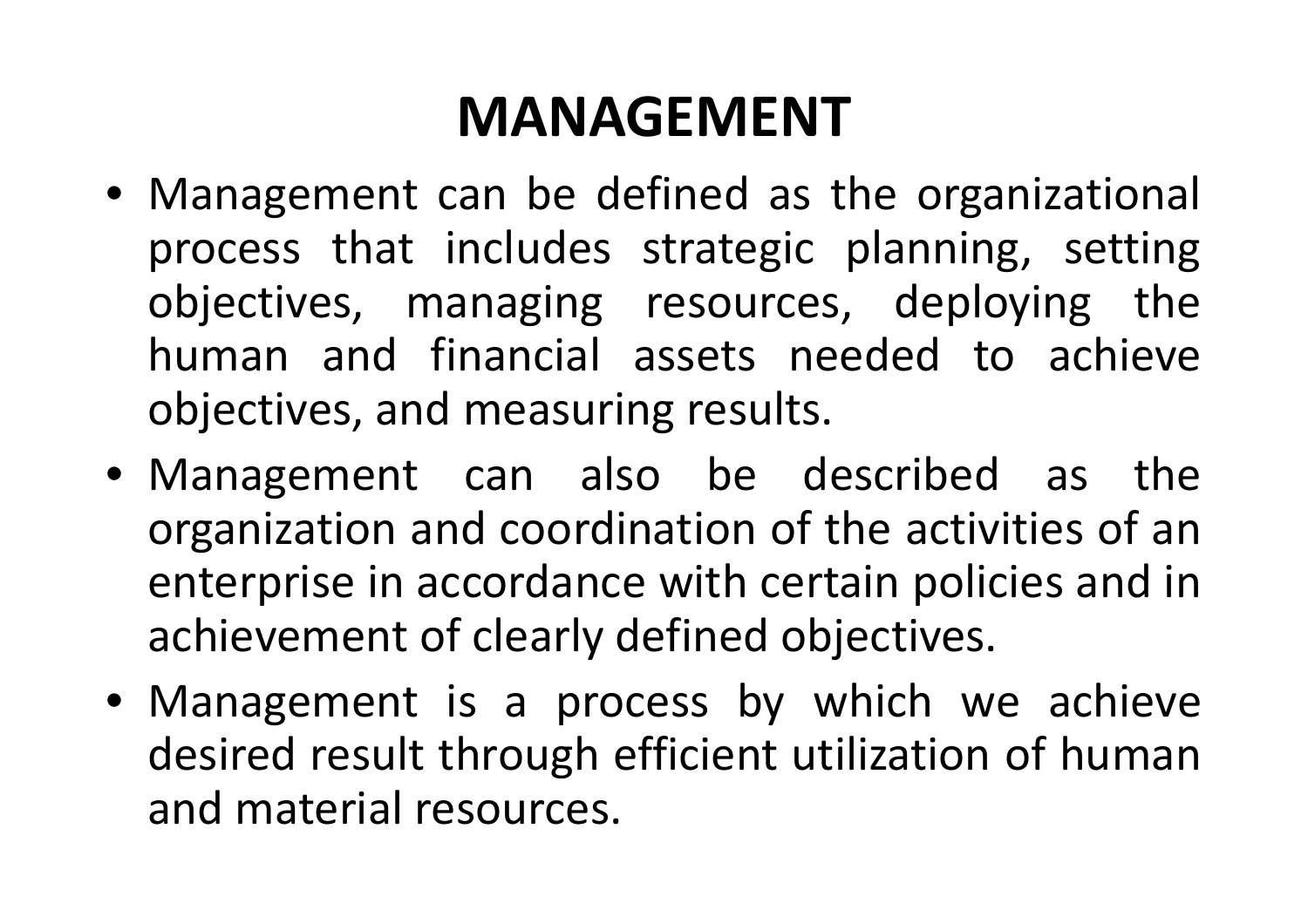### **FISHERIES MANAGEMENT(FM)**

- FM is the process of allocating organizational input (human, materials, and economic resources) by planning, organizing, directing and controlling for the purpose of producing output (goods and services) desired by its customers so that organizational objectives and goals are accomplished.
- FM involves regulating when, where, how and how<br>much fishermen are allowed to harvest to ensure that much fishermen are allowed to harvest to ensure that there will be fish in the future.
- **AIMS:** To achieve the optimal and sustainable utilization of the fishery resources for the benefit of human kind whilst safeguarding the ecosystem.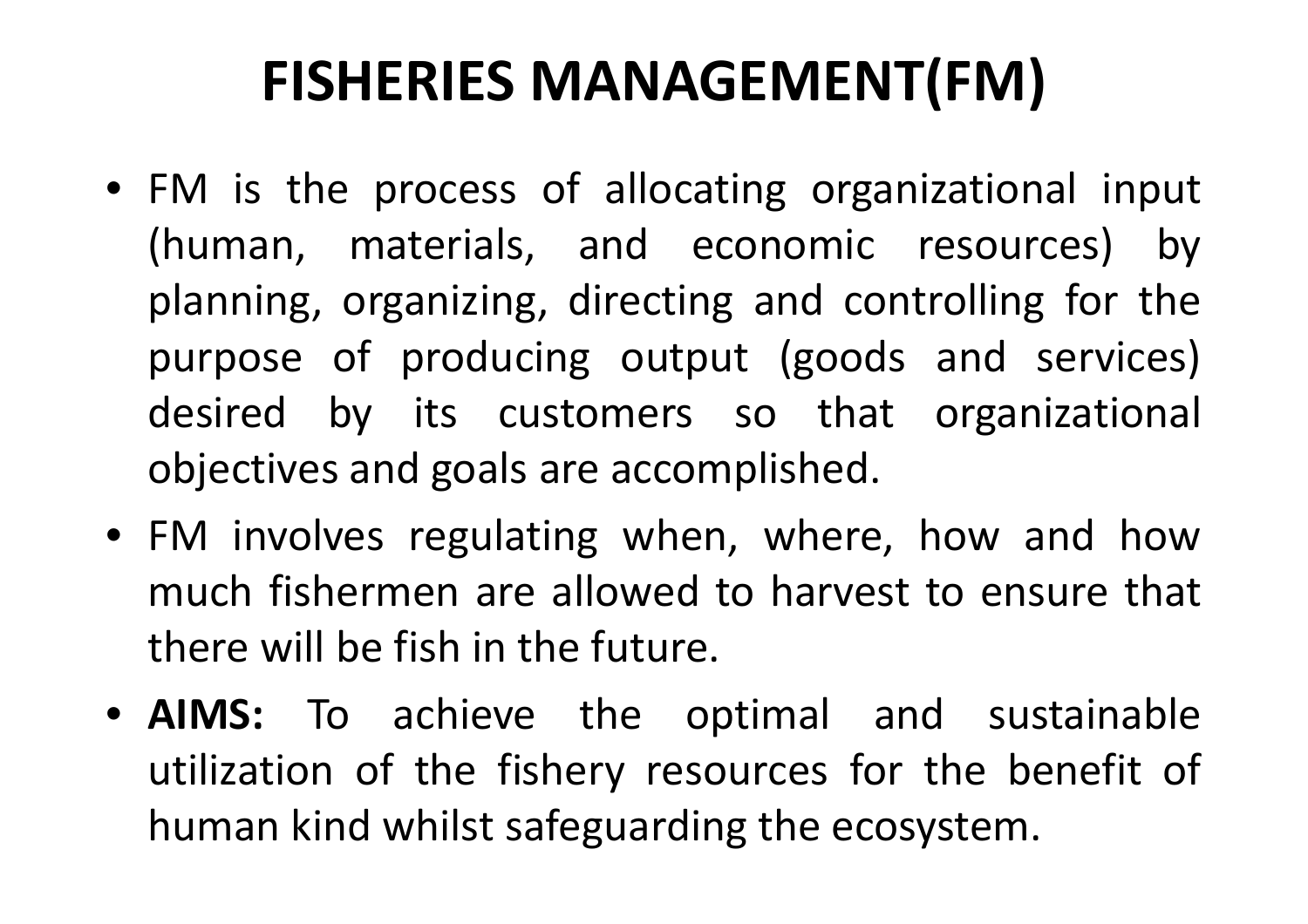# **TYPES OF MANAGEMENT**

Autocratic/authoritarian/totalitarianism/dictatorship.

Paternalistic.

Consultative/ participative management.

Democratic management.

Laissez -faire.

Management by working around (MBWA).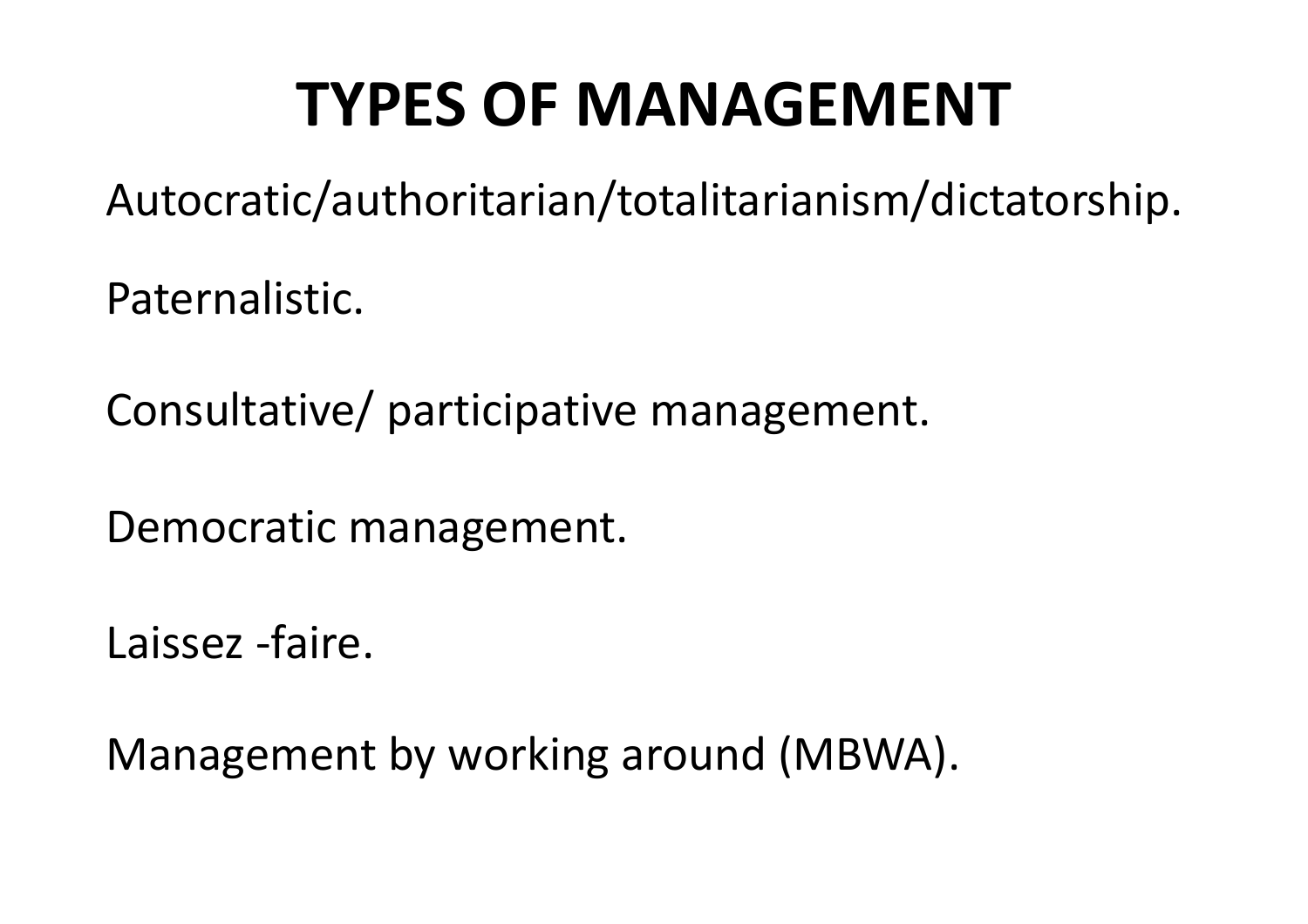## **FUNCTIONS OF FISHERIES EXTENSION MANAGER**

- PLANNING:- Outlining philosophy, policies, objectives and resultant things to be accomplished and the techniques for accomplishment.
- Types: long range (macro), strategic and managerial (micro) planning.
- ORGANIZING:- Establishing structures and system through which activities are arranged, defined and coordinated in terms of specific objectives.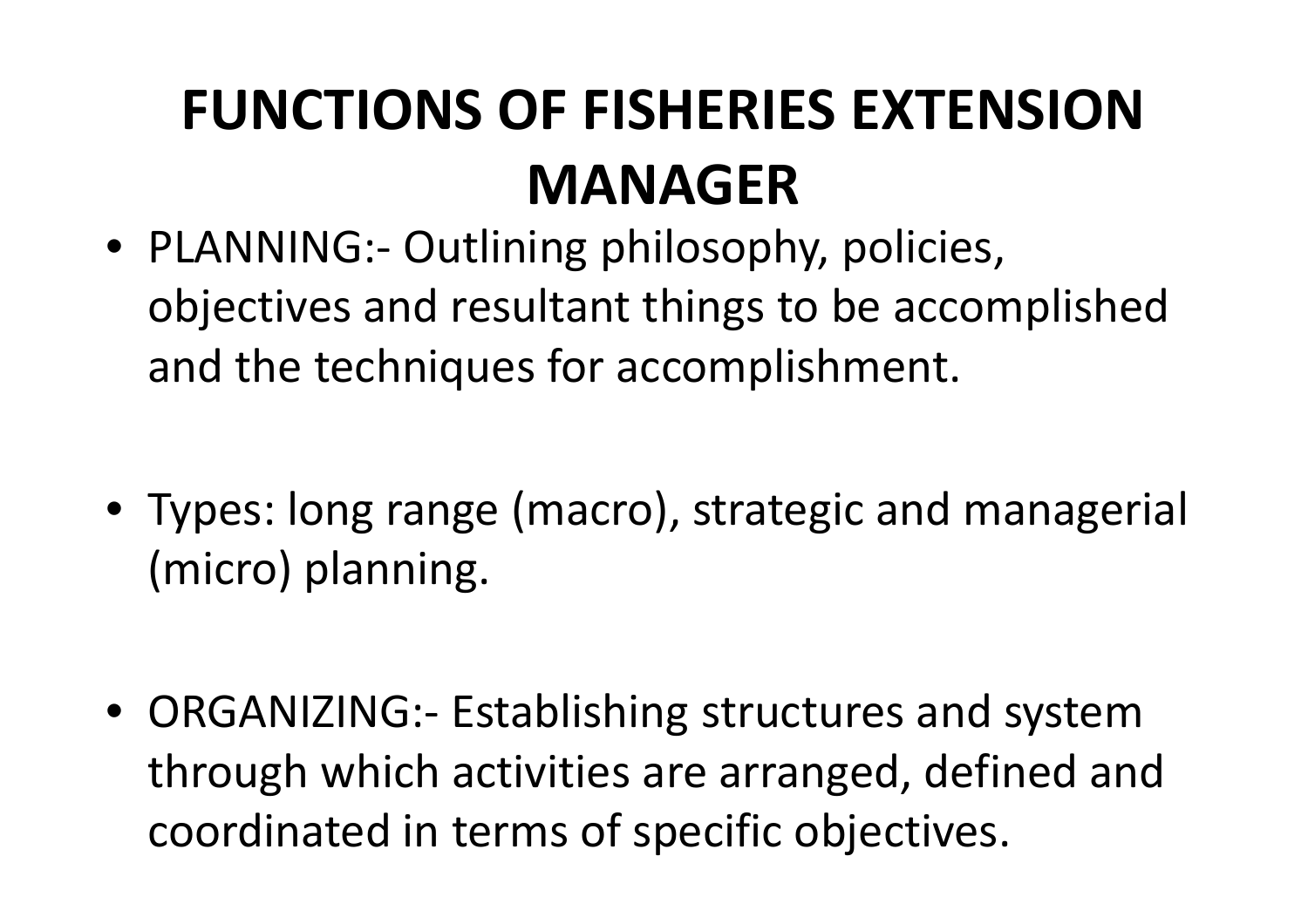# **CONT'D**

- STAFFING:- Fulfilling the personnel function which include selecting and training staff and maintaining favorable work conditions.
- Functions of staffing: human resource management, recruitment, staff selection and staff orientation.
- DIRECTING:- Making decisions, embodying decisions in instructions and serving as the leader of the enterprises.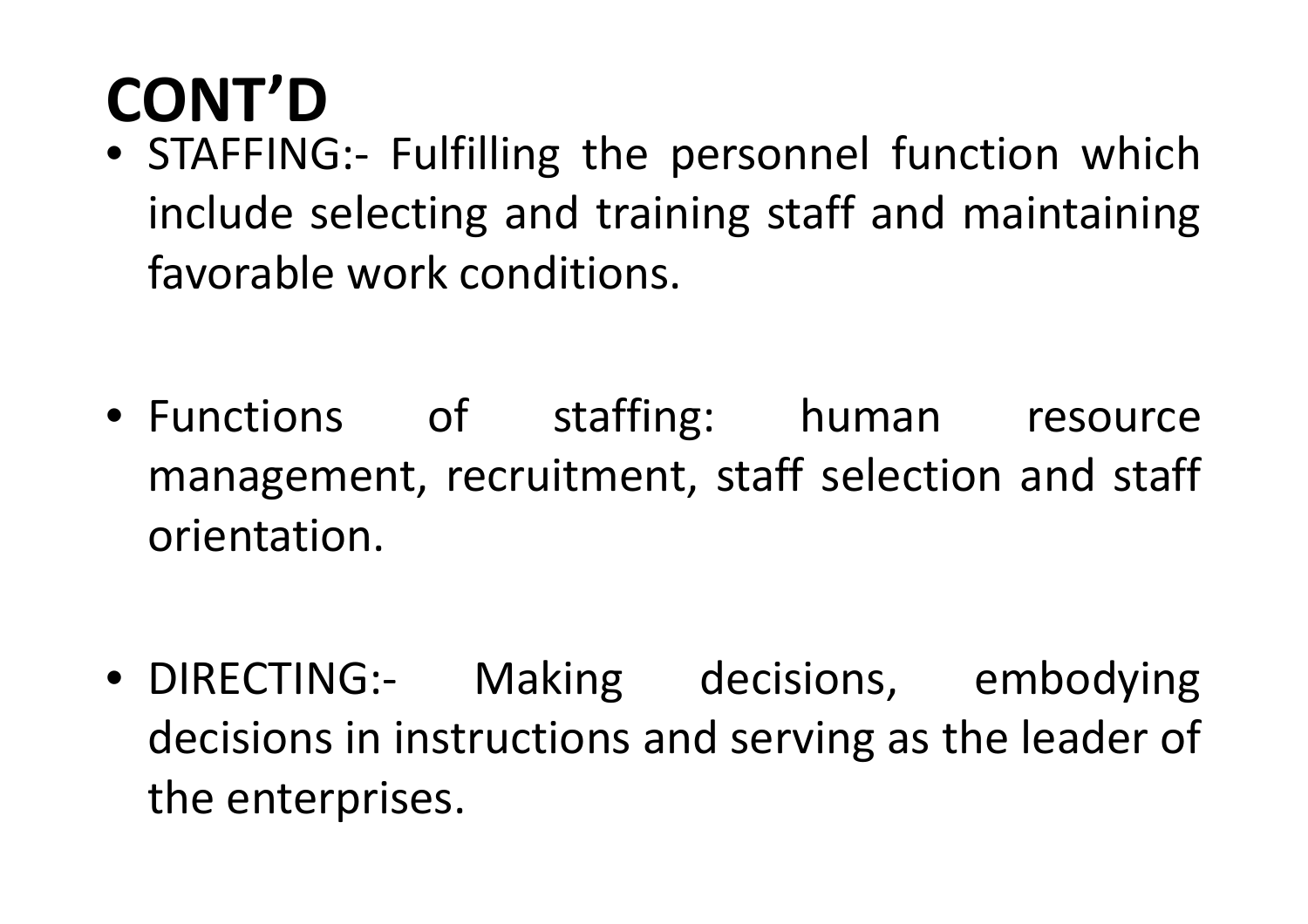# CONT'D

- COORDINATING:- Interrelating the various parts of the work.
- REPORTING:- Keeping those to whom you are responsible including both staff and public informed.
- BUDGETING:- Making financial plans, maintaining accounting and management control of revenue and keeping cost in line with objectives.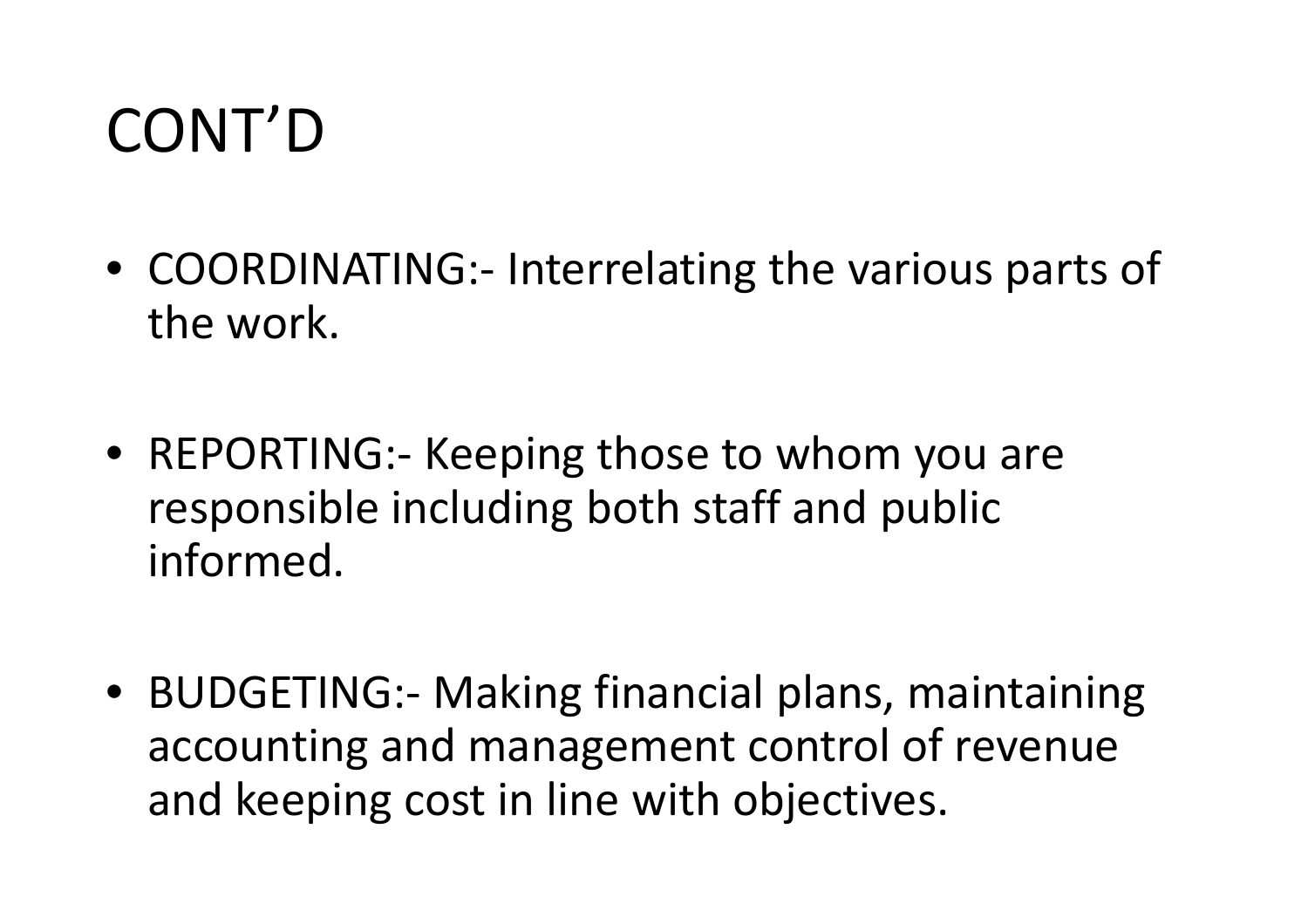# **ASSIGNMENTS**

- Is management an art or a science?
- As a fresh graduate of fisheries management that isemployed in a fish industry, what roles are you expected to play?
- With the aid of an annotated diagram, describe the organizational structure of a named fisheries extension establishment.
- Diagrammatically explain theory X, Y and Z.
- Compare and contrast theory X and Y.